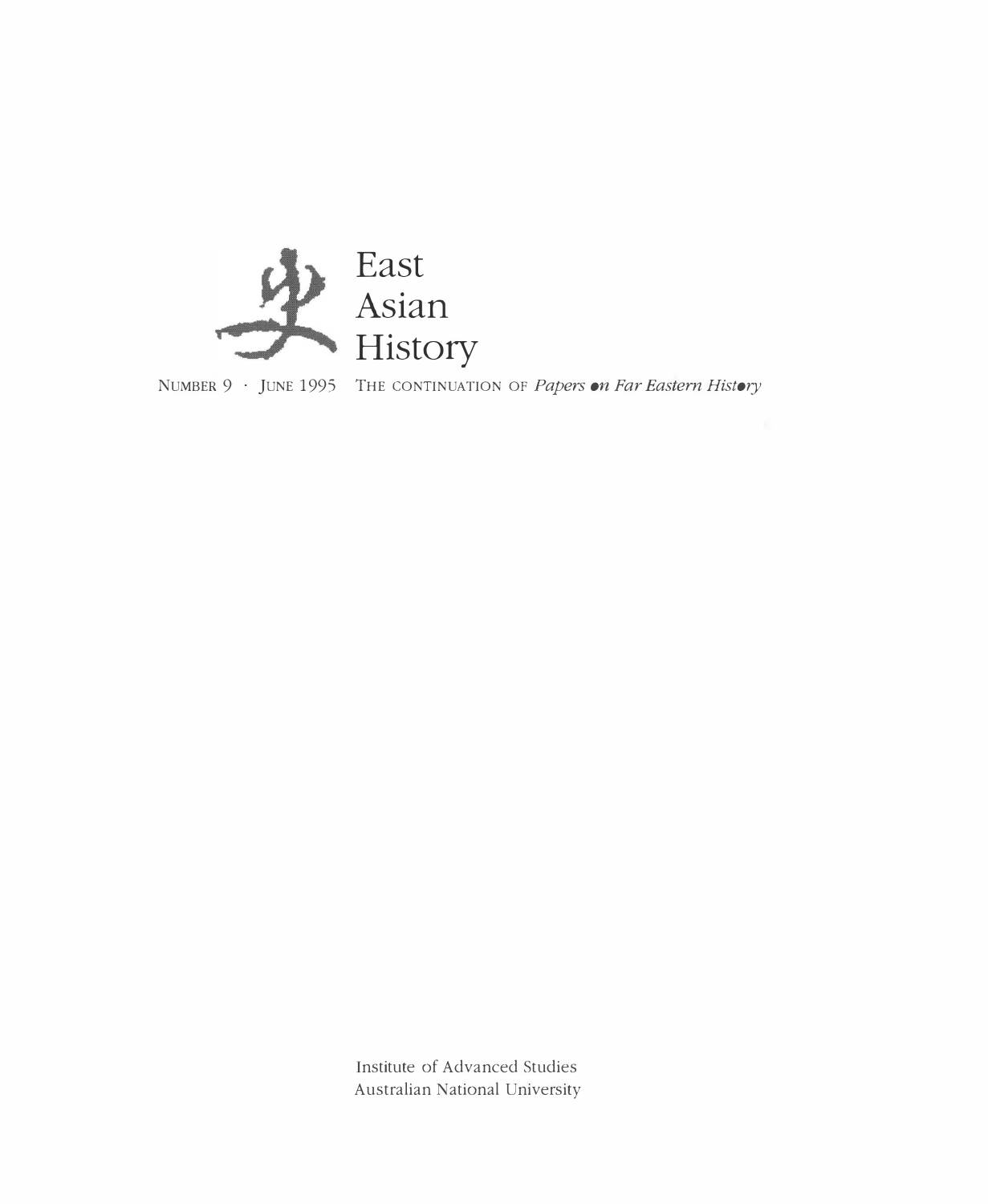| Editor                 | Geremie R. Barmé                                                                                                                                                                                                                    |
|------------------------|-------------------------------------------------------------------------------------------------------------------------------------------------------------------------------------------------------------------------------------|
| Assistant Editor       | Helen Lo                                                                                                                                                                                                                            |
| Editorial Board        | Mark Elvin (Convenor)<br>John Clark<br>Andrew Fraser<br>Helen Hardacre<br>Colin Jeffcott<br>W. J. F. Jenner<br>Lo Hui-min<br>Gavan McCormack<br>David Marr<br>Tessa Morris-Suzuki<br>Michael Underdown                              |
| Business Manager       | Marion Weeks                                                                                                                                                                                                                        |
| Production             | Helen Lo                                                                                                                                                                                                                            |
| Design                 | Helen Lo; Maureen MacKenzie (Em Squared Typographic Design)                                                                                                                                                                         |
| Printed by             | Goanna Print, Fyshwick, ACT                                                                                                                                                                                                         |
|                        | This is the ninth issue of <i>East Asian History</i> in the series<br>previously entitled Papers on Far Eastern History. The journal is<br>published twice a year.                                                                  |
| Contributions to       | The Editor, <i>East Asian History</i><br>Division of Pacific & Asian History, Research School of Pacific & Asian Studies<br>Australian National University, Canberra ACT 0200, Australia<br>Phone +61 6 249 3140 Fax +61 6 249 5525 |
| Subscription Enquiries | Subscription Manager, East Asian History, at the above address                                                                                                                                                                      |
| Annual Subscription    | Australia A\$45 Overseas US\$45 (for two issues)                                                                                                                                                                                    |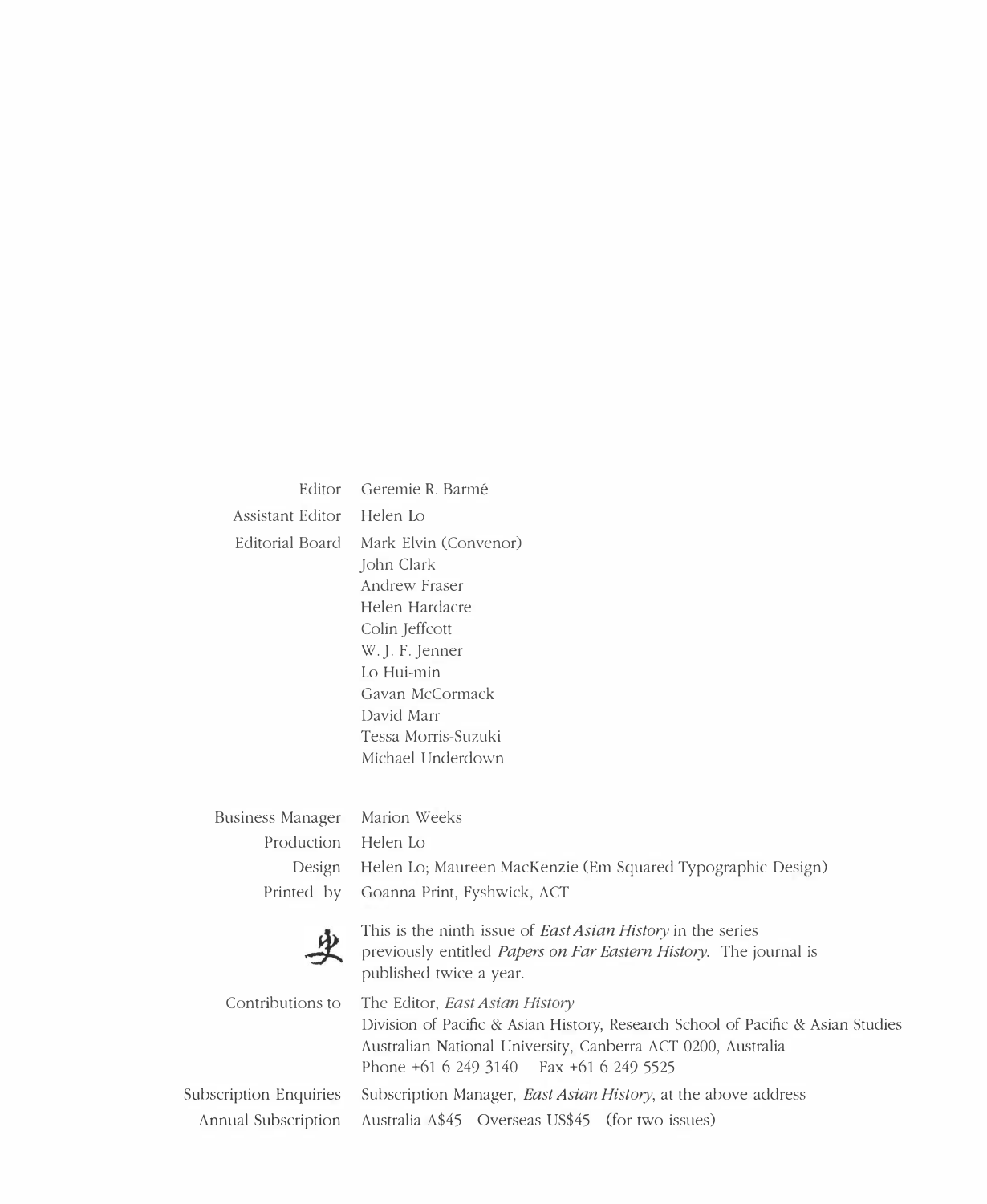# & CONTENTS

| 1        | A Common People's Literature: Popular Fiction and Social Change<br>in Republican Shanghai                                                                                                                                     |
|----------|-------------------------------------------------------------------------------------------------------------------------------------------------------------------------------------------------------------------------------|
|          | Ng Mausang (with an accompanying essay by Geremie R. Barmé<br>and a short translation by Jonathan Hutt)                                                                                                                       |
| 23       | Seven Dialogues from the Zhuangzi                                                                                                                                                                                             |
|          | Jean François Billeter-translated by Mark Elvin                                                                                                                                                                               |
| 47       | The Thin Horses of Yangzhou                                                                                                                                                                                                   |
|          | Wei Minghua-translated and introduced by Antonia Finnane                                                                                                                                                                      |
| 67       | Ku Hung-ming: Homecoming (2)                                                                                                                                                                                                  |
|          | Lo Hui-min                                                                                                                                                                                                                    |
| 97       | West Meets East: Rewi Alley and Changing Attitudes towards<br>Homosexuality in China                                                                                                                                          |
|          | Anne-Marie Brady                                                                                                                                                                                                              |
| $\sim$ 1 | The second search of the low of the company of Chemical telefone and the form of the season of the company of the season of the season of the season of the season of the season of the season of the season of the season of |

121 Liberation and Light: the Language of Opposition in Imperial Japan Vera Mackie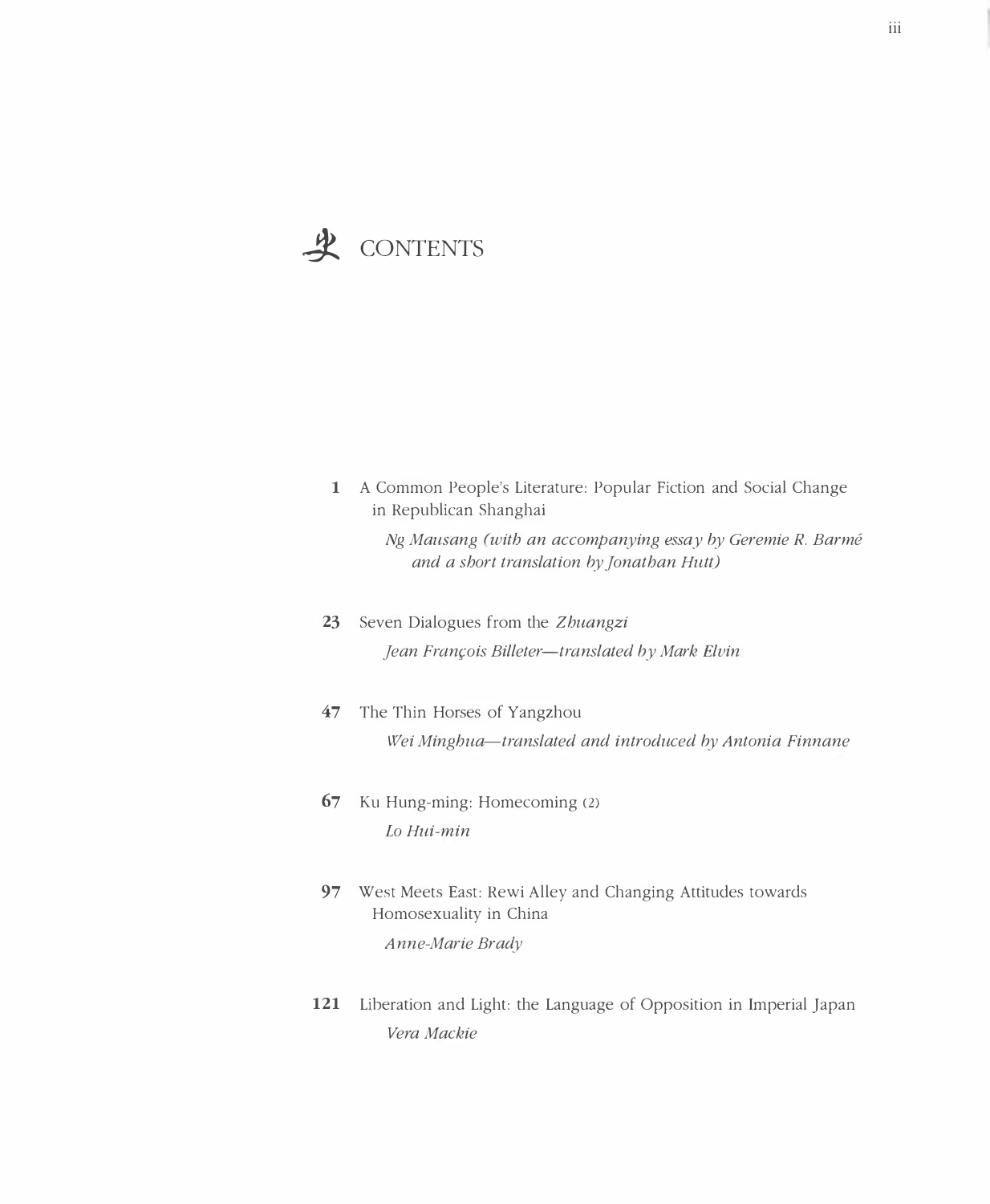Cover calligraphy Yan Zhenqing 顔眞卿, Tang calligrapher and statesman

 $\overline{\phantom{a}}$ 

Cover picture From the photograph-album of Rewi Alley: "After tiffin, Henli, August 1930," Kathleen Wright Collection, Alexander Turnbull Library, Wellington, New Zealand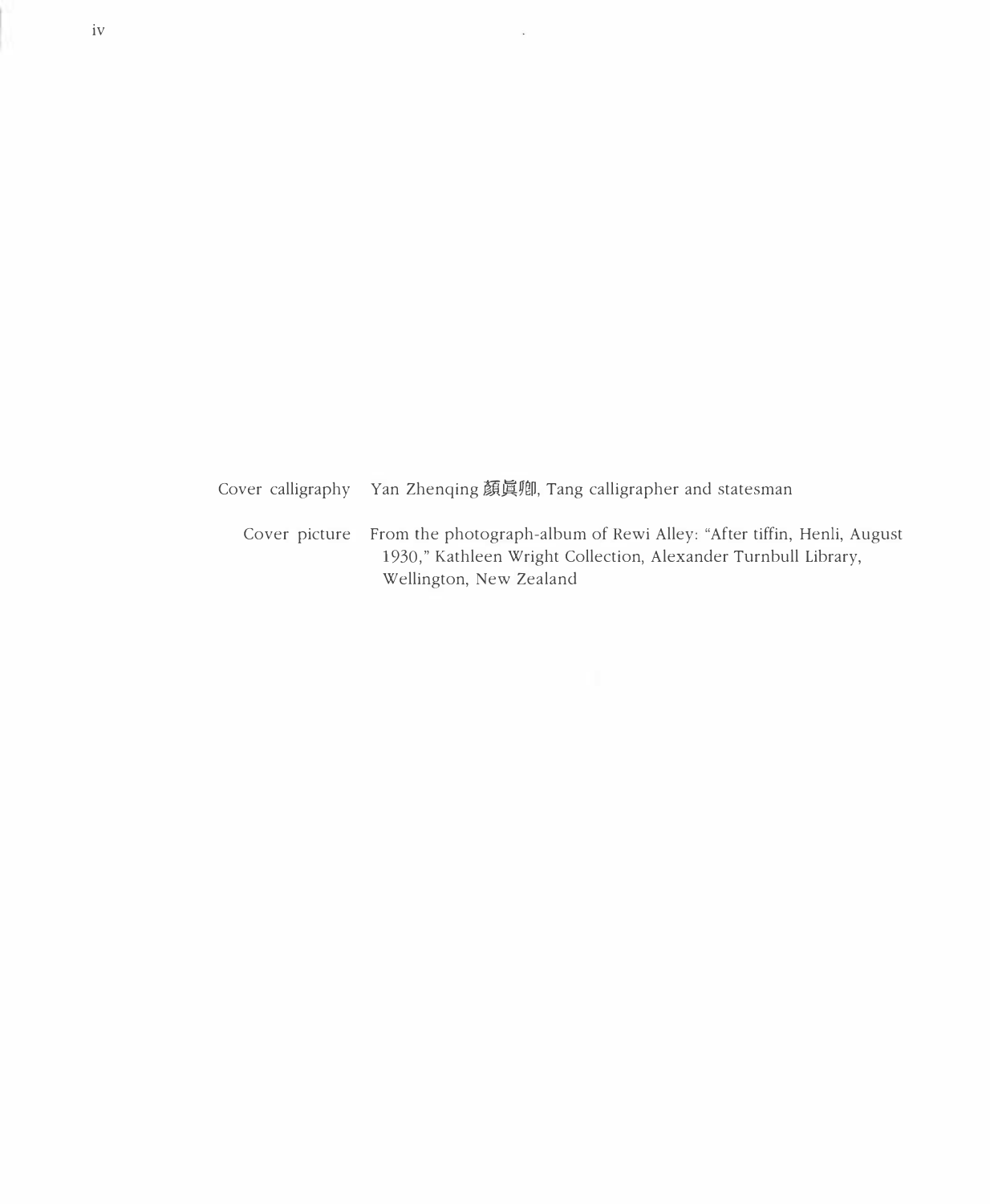## SEVEN DIALOGUES FROM THE ZHUANGZI

# Hean François Billeter

Translated by Mark Elvin

I present here a selection of dialogues from the Zhuangzi  $\ddot{H}$   $\ddot{f}$  that have not been widely quoted previously, or commented on.<sup>1, 2</sup> They have long been left in the shadows with those parts of the work regarded as less important, not being attributed to the authorship of Zhuangzi himself but to his disciples, either direct or indirect.<sup>3</sup> They would, however, seem to deserve to be lifted out of this relative obscurity, and I have suggested translations here to which I have attempted to give something of the coherence, vigour, and verve of the originals.<sup>4, 5</sup> First and foremost, though, I am proposing a way of interpreting them, being convinced that, for the understanding of texts such as these, philosophical rigour and learning are not enough. We have also to consider, or so it appears to me, the experience on which they are based. Their strangeness, in my view, is not primarily due, as one might be inclined to think, to their being Chinese or ancient, but to their being creations of

/him or his disciples. Three groups of texts may be differentiated in the rest of the thirtythree chapters that make up the work, coming from three schools or currents of thought that were to varying degrees influenced by Zhuangzi's thought. It is thought that the latest texts date from the beginning of the second century BCE., in other words from the beginning of the Empire. On these questions, see Angus C. Graham, Chuang-tzu.Theseven inner chapters and other writings from the book Chuang-tzu (London: Allen & Unwin, 1981), where the various strata that constitute the book are presented and analysed separately. See also Graham, Disputers of the Tao. Philosophical argument in ancient China (La Salle, Ill.: Open Court, 1989), pp.172-4. Among recent Chinese publications we should Inote Liu Ganxiao, Zhuangzi zhexue ji qi yanbian [The philosophy of Zhuangzi and its evolution! (Beijing: Zhongguo Shehuikexue Chubanshe, 1987) which uses different methods to reach the same conclusions as Graham, save in some details. The seven dialogues presented here come from chapters 17, 20, 21, 23, 24, 25, and 32.

 $4$  (The translations from the *Zbuangzi* are therefore taken from Professor Billeter'S French versions rather than from the Chinese originals. Transl.}

<sup>5</sup> There are two complete translations of the Zhuangzi into French. That by Léon Wieger was published in his Les pères du système taoiste (Hien-hien: Mission Catholique, 1913), and the series reissued in France by Cathasia and Les Belles Lettres from 1950 on is entitled "Les Humanités d'Extrême-Orient." That by Liou Kia-hway, L'oeuvre complète de Tchouang-tseu (Paris: Gallimard, 1989) was later included in the series Philosophes taoistes (Paris: Pléade, 1980). The first is often an approximate paraphrase rather than a translation and retains only a historical interest. The second is more serious but has substantial inadequacies. The best rendering into a western language is Burton Watson, The complete works of Chuang Tzu (New York: Columbia University Press, 1968). That by Graham, Seven inner chapters, is neither exhaustive nor always convincing in its details, but should be considered as an important complement to Watson because of its introduction and critical commentary.

<sup>&</sup>lt;sup>1</sup> The present study is part of a research project on the Zhuangzi made possible thanks to the help of the Chiang Ching-kuo Foundation for International Scholarly Exchange in Taibei.

<sup>&</sup>lt;sup>2</sup> (This essay originally appeared in French as "Etudes sur sept dialogues du Zhuangzi," in Études chinoises 13.1-2 (Spring-Autumn 1994). Notes added by the translator are enclosed, like this one, in braces. Transl.]

 $3$  The first seven chapters of the work are attributed to Zhuangzi (otherwise known as Zhuang Zhou 莊周), who died around  $300$ B.CE. Some texts that are probably due to him are assembled in chapters 17 to 27 and in chapter 32, together with others that are by unknown authors who were either close to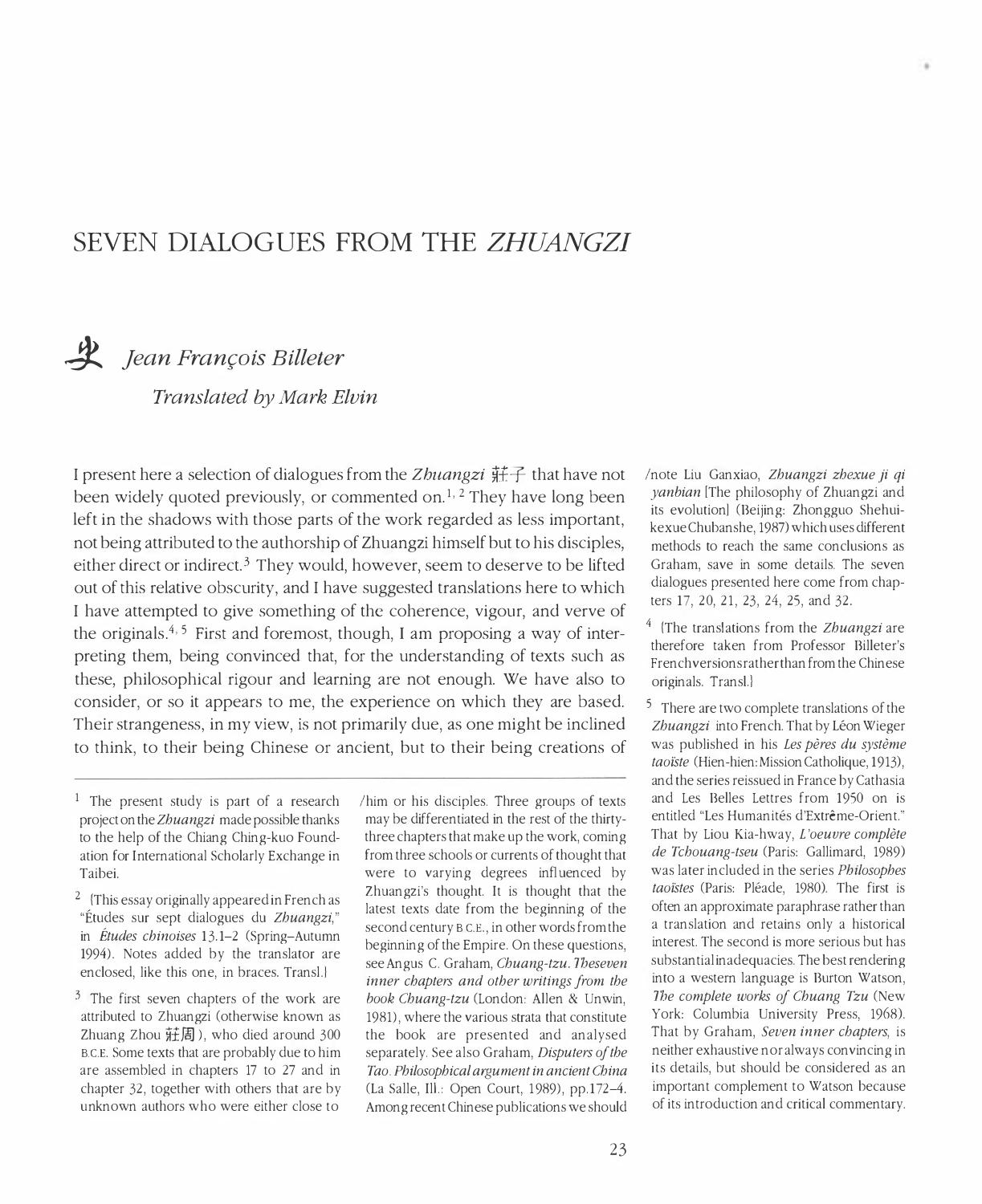$6\;$  {The convention has been adopted here of using double quotes (1) for the citation of the ipsisssima verba of a writer, where the source is explicit, (2) to indicate direct speech, and (3) for titles of chapters, with single quotes for all other purposes, including the marking off of particular terms and phrases from these citations for discussion, except where embed-ding requires an alternation of doubles and singles. Transl.  $7$  We still have today three brief treatises by him on three paradoxes. See Graham,

Disputers of the Tao, pp.82-95, and also Jean-Paul Reding, Les fondaments philosophiques de la rhétorique chez les sophistes grecs et chez les sophistes chinois (Bern: Peter Lang, 1985), pp.386-434.

 $8$  A historical person about whom little is known. The chapter of the Hanshu on bibliography attributes to him a work that would seem to have been of Daoist inspiration, but has been lost. In another passage in the Zhuangzi, a short dialogue at the end of chapter 28 ("Rang wang"), he is presented as a ruler who became a hermit in order to reach the Way, but failed. Other versions of this second dialogue may be found in the Liishi chunqiu [Springs and Autumns of Mr Lül (Beijing: Xuelin Chubanshe, 1984), book 21, chapter "Shen wei," vol.4, p.1454, and in the Huainanzi (Taibei: Shijie Shuju, 1974) book 12, "Daoying xun," p.195.

 $9$  Chapter 17, "Oiushui." I have used the following editions: Qian Mu, Zhuangzi zuanjian, 4th ed. (Hong Kong: Dongnan Yinwu Chubanshe, 1962), and Chen Guying, Zhuangzi jinzhu jinyi (Beijing: Zhonghua Shuju, 1983), which are convenient and trustworthy, in the first instance; and where the text presents difficulties, Guo Qingfan, Zhuangzi jishi, 4 vols (Beijing: Zhonghua Shuju, 1961), and Wang Shumin, Zhuangzi jiaoquan, 3 vols (Taibei: Academia Sinica, 1988), as supplements. Since the present essay is not a philological study I have not justified my translation in every detail. Sinologists will easily see, by consulting these editions, the readings that I have had to choose between in certain places, and the choices that I have made.

 $10$  In other words he had received the education given to well-born people at this time, which was of Confucian inspiration.  $Ren \subset$  ('benevolent') and  $yi$  羲 ('just') are Confucian virtues.

minds that had a sharp sense of the intrinsic strangeness of human existence, with the consequence that we can only grasp their truth by discovering, or rediscovering, this underlying strangeness for ourselves.

I

Gongsun Long was a philosopher famous in ancient China, having been born around 320 and dying around 250 S.C.E. He is generally described as a 'sophist' by present-day historians because of his reputation for defending paradoxes that ran counter to common sense.<sup> $6, 7$ </sup> In an imaginary dialogue in the Zhuangzi he addresses a certain Mou, who was the ruler of the kingdom of Wei,<sup>8</sup> and confides to him the deep unease in which he finds himself:<sup>9</sup>

Gongsun Long asked Mou, the ruler of Wei: "When I was young I studied the Way of the former kings, and later I learned how to be benevolent and just.<sup>10</sup> I combined identity and difference. I distinguished hardness and whiteness'.<sup>11</sup> I proved the truth of what others held to be false, and the falsity of what others took to be true. I created difficulties for the Hundred Schools of thought, refuting all the arguments of my opponents, and believed myself to be invincible. The sayings of Zhuangzi have, however, been reported to me and their strangeness has thrown me into confusion. I do not know if my arguments are less good than his, or if I am his inferior in intelligence. I can no longer decide on anything. Can you tell me what one does in a case like this?  $\ldots$ <sup>"12</sup>

Gongsun Long, once sure of his intellectual superiority, finds himself so discomfited that he begs for help, but the ruler, instead of answering his question, asks him another:

Mou leaned on his elbow-rest, breathed deeply, lifted his eyes towards the sky and said, smiling: "Have you never heard tell of the frog who lived at the bottom of a well and said one day to the tortoise of the Eastern sea: 'How happy I am! I emerge from my well to jump onto the rim. I go back to rest at the place where a brick is missing from the wall. When I dive into the water, the water buoys me up under my armpits and cheeks. When I walk in the mud, it covers my webs as high as my ankles. And when I look around me at the mosquito larvae, and the crabs and tadpoles, it is clear to me that none of these little beasts enjoys a happiness like mine! Nothing surpasses the joy of having an expanse of water to oneself and of occupying an entire well. Why do you not come, Sir, at some time to see for yourself?' ...

The ruler strengthens his hold upon his listener's imagination by inventing a droll situation:

"... But the tortoise of the eastern sea had not even put his right paw in when his right knee was jammed [in the mouth of the weill, so that he was obliged to back out. Having withdrawn a little, he then spoke of the sea: 'A thousand leagues (he said) will give you no idea of its immensity, a thousand fathoms no idea of its depth. In the time of Yu13 there were floods in nine years out of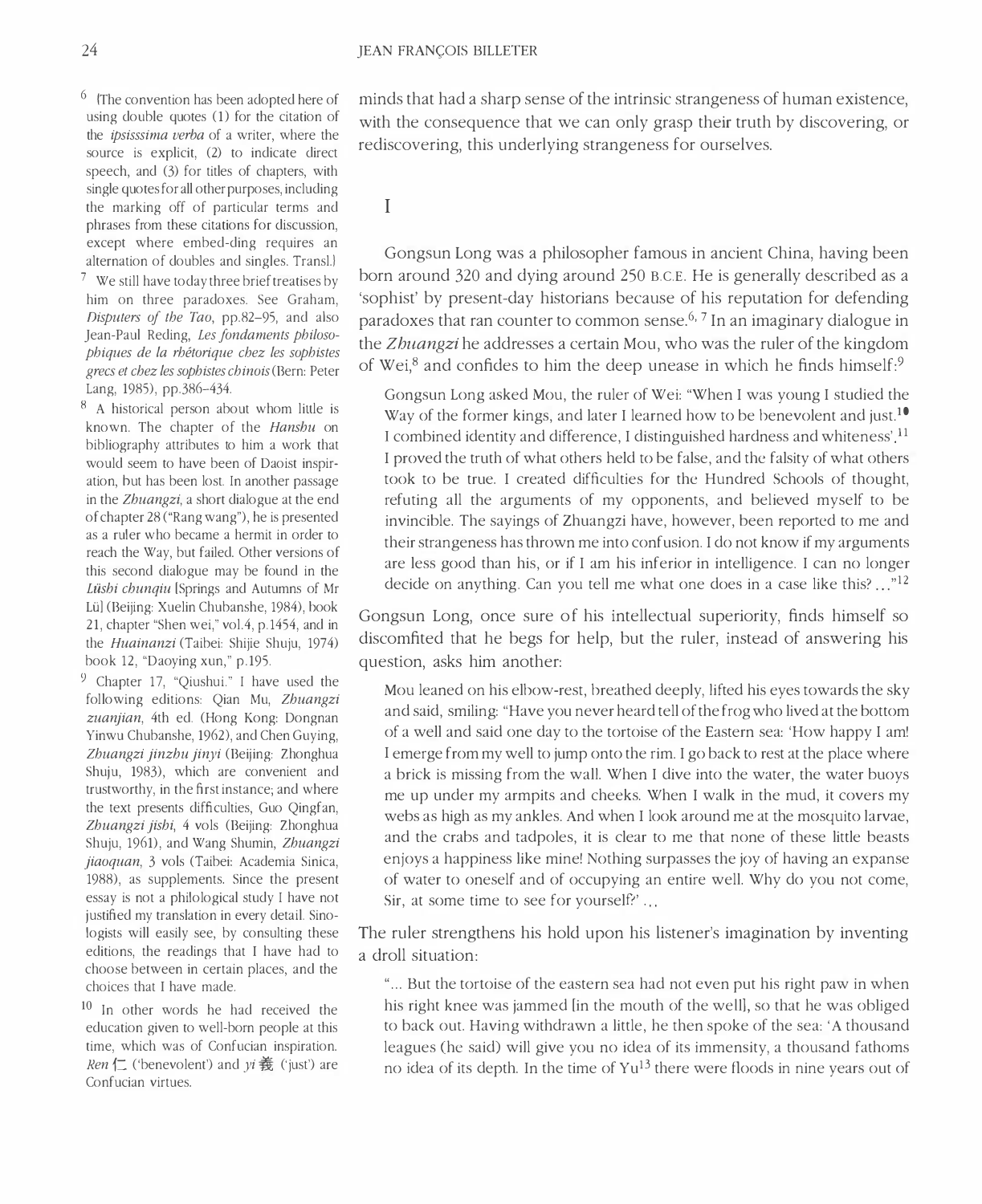ten, but its waters were not increased. In the days of  $Tang<sup>14</sup>$  there were droughts seven years out of eight, but for all that it did not shrink. Never to be in motion, either for a moment or over time, never to grow or to diminish no matter what the amount of water it receives, that is the so much greater joy of the eastern sea!' The frog felt stunned and crushed...."

The frog is stupefied, as Gongsun Long had been after he had heard tell of Zhuangzi. He has had the same kind of revelation. Leaving the frog in his discomfiture, the ruler now speaks directly to Gongsun Long:

"... And you, you who are not even able to tell true and false apart, would you claim to encompass within your vision that of which Zhuangzi talks? One might as well ask a fly to carry a mountain on his back, or a millipede to gallop across the Yellow River-you would not be able to! You, who are incapable of understanding words just a little bit subtle, and who merely take advantage from having the upper hand for a moment or two, aren't you like that frog in the well? At this very time Zhuangzi is treading the ground by the Yellow Springs<sup>15</sup> or rising into the blue above. Unaware of either North or South he lets himself be carried wherever he may be and loses himself in the unfathomable. Unaware of either East or West, he leaves the primal darkness to reach the great Way.<sup>16</sup> And now it happens that you, in your confusion, think you can ask from him a reckoning as to this, that, or the other distinction, or catch him out in some argument. One might as well measure the extent of the sky by looking through a tube, or gauge the depth of the earth with an awl such instruments are ludicrous! Be off, and leave this place! ..."

The prince then mocks him further:

" ... Have you not heard of the young fellow from Shouling who tried to copy the gait of the people of Handan, $17$  and who not only tried in vain, but at the end did not even know how to walk the way he had originally? He had to go home on all fours. Be off or else you'll forget what you used to know how to do and will lose your livelihood !..."

#### In consequence,

... Gongsun Long stayed open-mouthed, with his tongue sticking to his palate; then fled at a run.

The author of this dialogue, who was probably a disciple of Zhuangzi, was aiming to discredit Gongsun Long, and through him the other sophists and logicians of the age. It is well-known that Zhuangzi's thought in good measure developed from contact with these thinkers, and in particular from contact with one of the best-known of them, Hui Shi 惠施. In its ensemble it forms a powerful reaction to this encounter.18 From this point of view, the foregoing text has a historical interest, testifying to the vigour of the debates about ideas at the beginning of the third century B.C.E. It is also a fine example of the imagination Zhuangzi and his continuators possessed.

 $11$  'Bringing together identity and difference' (he tongyi 合同異) and 'separating hardness and whiteness' (li jianbai離堅白) are conventional expressions that indicated discussions among philosophers at this time. The first phrase refers to the relationships of identity and difference between objects labelled with the same name; and the second to the relationships between an object and its different qualities (for example, between a stone and its hardness and whiteness). The general sense of the terms was 'philosophic quibbling'. See A. C. Graham, Later Mohist logic, ethics, and science (Hong Kong: Chinese University Press, 1978), pp.170-6.

12 Alternatively, "Might I ask you about his method, *his* secret?"

- <sup>13</sup> The legendary founder of the Xia dynasty.
- <sup>14</sup> The legendary founder of the Shang dynasty.
- <sup>15</sup> The underground world of the departed.
- 16 *Datong* 大通, 'the great way of communication', a term more or less synonymous with *da dao* 大道, 'the great Way'.
- <sup>17</sup> The capital of the state of Zhao, one of the great cities of that age, situated in the southern part of what is today Hebei province. Shouling was a town in the state of Yan further north.
- <sup>18</sup> Cf. Graham, *Disputers of the Tao*, pp.176-87.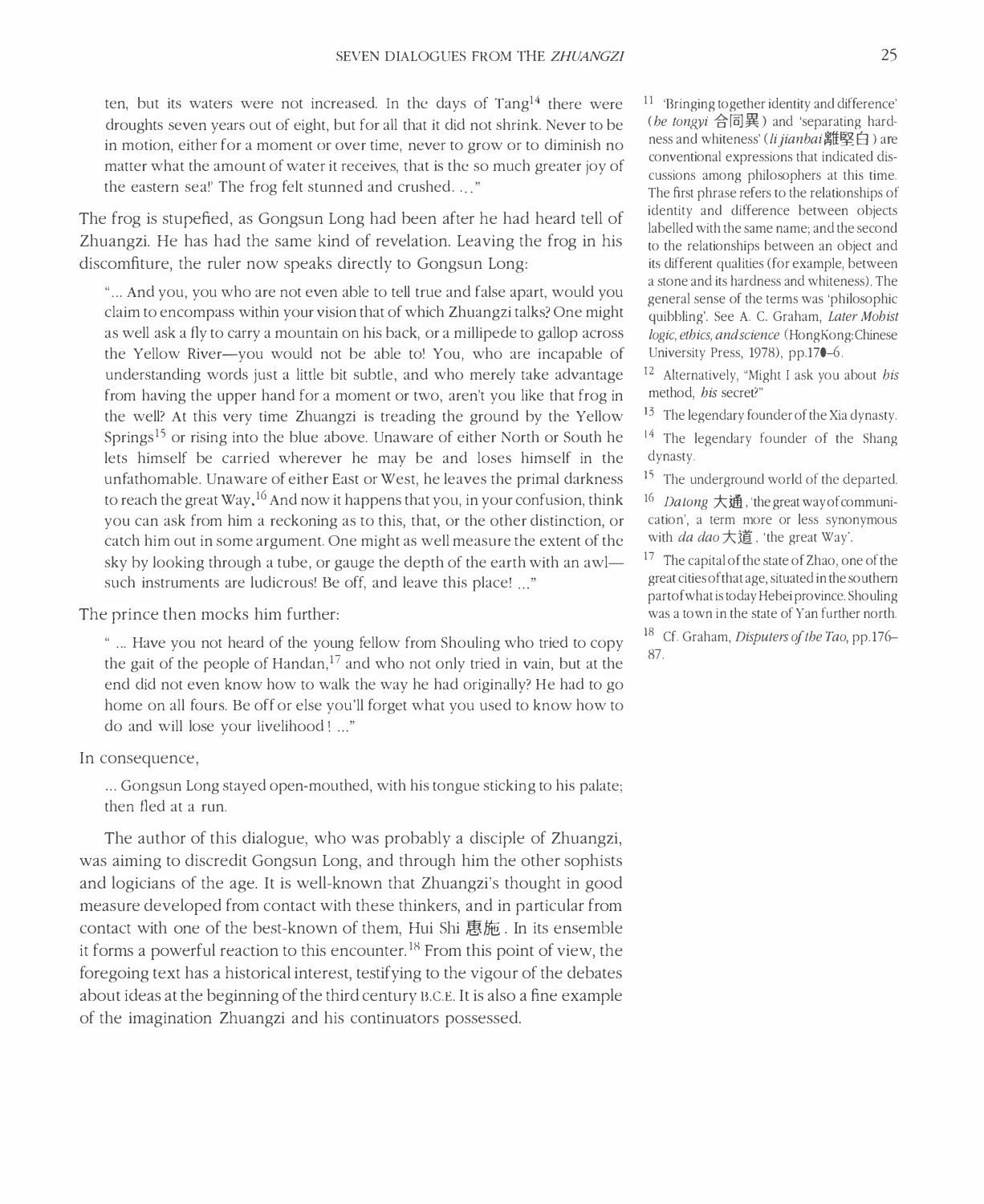19 Paris: Editions de Minuit, 1990.

20 Fran�ois Roustang considers these and other problems in Influence, but devotes a more systematic examination to them in QU'est-ce que l'hypnose? (Paris: Editions de Minuit, 1994). I discovered hypnosis as the result of reading *Influence*, and later more specialized works, as well as through discussions and a practical initiation. In my view, the three best introductions in Frenchwhich are the versions cited in this articleare the following: Jay Haley, Un thérapeute hors du commun: Milton H. Erickson (Paris: Descle de Brouwer, 1984; new ed., Paris: Epi, 1990) [in English: Jay Haley, Uncommon therapy: the psychiatric techniques of Milton H. Erickson, MD (New York: W. W. Norton & Co., 1973)]; Sydney Rosen, ed., Ma voix t'accompagnera, Milton Erickson raconte (Paris: Hommes et Groupes, 1986), a collection of texts with commentaries [in English: Sydney Rosen, My voice willgo with you. The teaching tales of Milton H. Erickson (New York: W. W. Norton, 1982)]; and Milton H. Erickson, L'hypnose thérapeutique, quatre conférences (Paris: ESF, 1986) [in English: Milton H. Erickson, Healing in hypnosis (New York: Irwington Publishers, 1983)]. The bibliography, especially that in English, is of considerable dimensions. The basic work is Ernest L. Rossi, ed., Collected papers of Milton H. Erickson, 4 vols (New York: Irvington, 1980).

 $21$  I have not been able to locate it in the works cited in the previous note, and assume that I must have read it in some other publication on Erickson.

I have long had a particular taste for this dialogue and others linked to it. Recently, following an unexpected association of ideas, I have come to believe that I understand the cause of the effect that they have had on me. These dialogues are not only remarkable for their verve, but also for a deeper truth.

\* \* \*

The unexpected association was that of these dialogues with Ericksonian hypnosis. A first exploration of this domain showed the texts in a new light, and, beyond this, did the same for certain aspects of Zhuangzi's thought. In the present study, which must be considered as a preliminary essay, I will try to present this discovery to the reader.

It is necessary to begin by saying something about Ericksonian hypnosis. Milton H. Erickson (1901–80) was an American psychiatrist and psychotherapist who revived the practice of hypnosis. He used it in a more varied and effective way than his predecessors. As François Roustang has shown in his *Influence*, <sup>19</sup> Erickson's practice is of more than merely great psychological interest. It raises fundamental problems since it calls into question some of our most deeply-rooted conceptions about the relationship between waking and sleeping, the conscious and the unconscious, and the mind or spirit and the body.20 Erickson was aware of this but never made any abstract statement on these matters. He always expressed himself regarding his profession in concrete terms, either by describing cases or telling anecdotes. He shared with Zhuangzi a preference for examples.

Here is one of his stories.<sup>21</sup> He relates that he found himself one day in the waiting-room of an airport where there was a mother accompanied by several young children. It was late in the evening, and the children were overexcited. The young woman, who was exhausted, tried to get them to sleep, but without success. There was nothing she could do to deal with their agitated state. Erickson decided to help her. He got up and went to buy a newspaper at a kiosk, resumed his seat and began to tear the pages of the paper into long strips in a calm but visible manner. One after the other, the children started to watch what he was doing. Erickson imperturbably arranged the paper strips on the ground in front of him in such a way that they formed a circle enclosing a cross. The children were spellbound. One of them asked him why he was arranging the paper in this way. "It's what I do before I go to sleep," he answered. At this the children sank almost immediately into sleep.

The children were tired, they needed to sleep, but were prevented by over-excitement from doing so. Erickson had altered their state of mind by attracting their attention to an unexpected show. A disassociation had taken place within them. Captivated by his trick, their consciousness had ceased affecting their bodies, and their bodies had, in a certain sense, seized the opportunity and taken the initiative. Absorbed by the external show, their consciousness had let their bodies act according to their own needs, which was to let themselves go to sleep.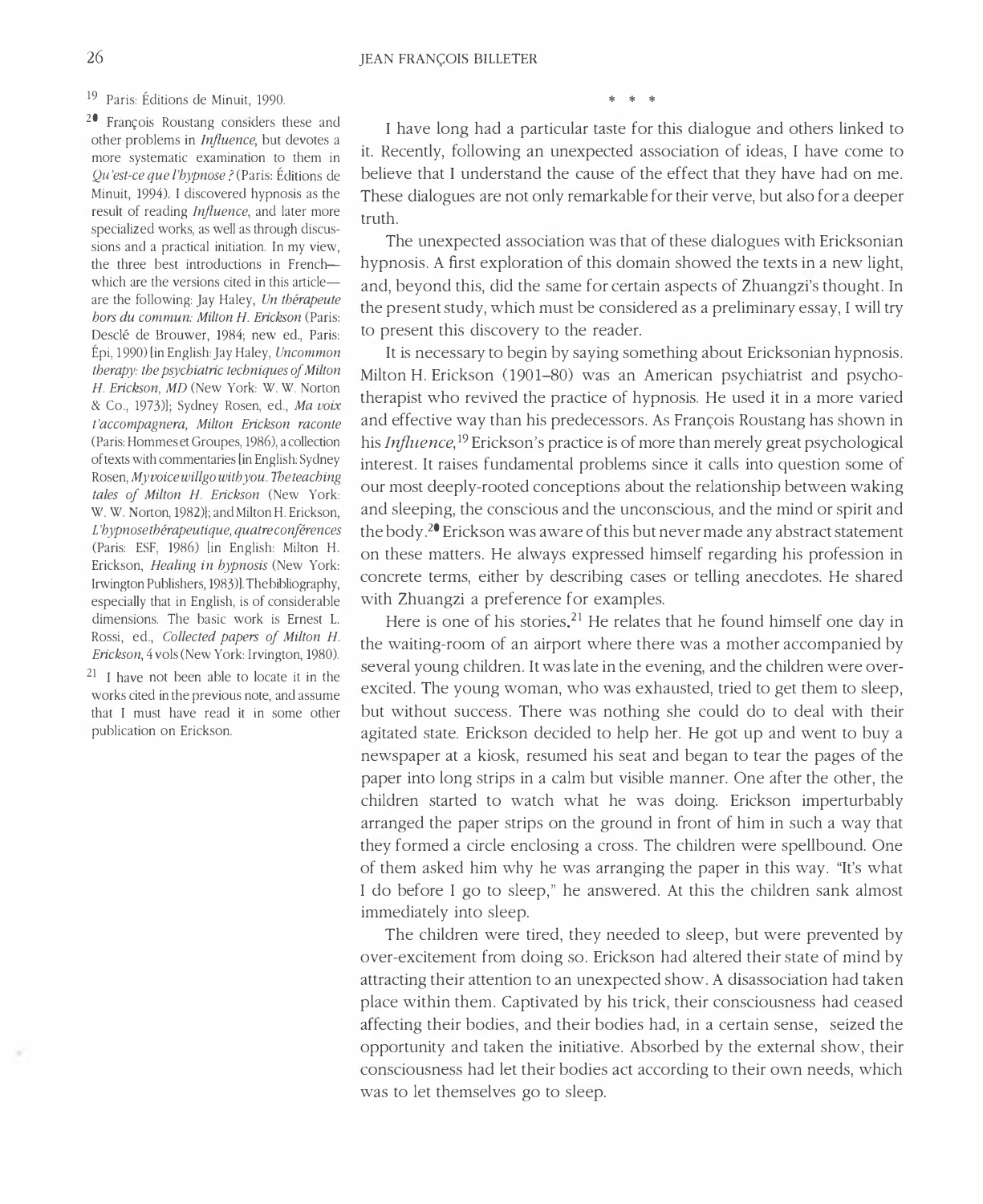What relationship is there between this story and the notions of hypnosis and hypnotic trance used by Erickson to explain how he dealt with his patients? Contrary to what its etymology suggests, the term 'hypnosis' does not indicate a state related to sleep, but a waking condition or rather, more exactly, a complex of waking conditions some of which are familiar to us while others are exceptional, or even unknown in our society. I propose to define them as states in which consciousness, though awake, refrains from interfering with the spontaneous activity of the body-but this definition must be treated with caution. Anyone who tries to discuss hypnotic states with a certain degree of rigour immediately encounters problems of language under which lie conceptual problems. One finds oneself caught up in inextricable contradictions when one tries to take them into account by means of current notions of 'subject', 'consciousness', 'body', and 'mind', etc. The rejection of hypnosis by the greater part of the intellectual and learned world at the present day can only be explained in this way: the rejection is dogmatic, a defensive reaction in the face of data that are profoundly disconcerting from the point of view of certain representations that are fundamental to our intellectual universe. Thus no language exists today that allows us to speak adequately about hypnosis in general terms—even though the jargon of the practitioners of therapeutic hypnosis is continually becoming richer and more subtle, it is no substitute. The word 'hypnosis', which we cannot dispense with under present circumstances, is itself an obstacle to understanding the phenomenon.22

I have therefore to move forward cautiously and state more precisely the sense of my definition. By 'body' I mean, not the body of someone other that we perceive or represent, but  $my$  body, the body of whose intimate presence I am always aware. By it I mean *my body such as I feel it to be*<sup>23</sup> This body manifests itself in the form of 'what's happening' or 'activities', or even more generally of activity: my body is activity.

When I make myself aware of this activity, whatever its momentary form may be, I myself become the 'subject of perception'—but how are we to represent this subject to ourselves? Should we think of it as a complex of events that is exterior to the activity we perceive, and distinct from it? If we stop reasoning in abstract fashion and observe what is going on, we will agree that this 'subject' is itself activity, that it is an activity intimately linked to the activity that we observe. The consciousness that we have of our activity is a phenomenon that lies within this activity. It is a qualitative modification that displays itself here and there inside our activity with the effect that, here and there, this activity becomes in a certain fashion visible to itself from withinand gives rise, with varying intensity, to that particular feeling which gives meaning to the term 'I'. In the abstract we think of the subject and the object as two separate entities, placed facing each other in a mutual correspondencebut here there is no distance between them. We are also inclined to conceive of consciousness as a permanent receptacle that receives a transient contents, but now we perceive ourselves as being rather made up of a permanent

 $^{22}$  In *Qu'est-ce que l'hypnose* ?, Roustang suggests defining it as a 'paradoxical waking', by analogy with 'paradoxical sleep', which is a useful clarification.

23 Spinoza starts from a similar position. "The human body exists in accordance with our awareness of it" (Hine sequitur ... Corpus humanum, prout ipsum sentimus, existere), Ethiea pars 2, prop. xiii, corollarium. See the translation by R. Misrahi, Ethique (Paris: PUF, 1990), p.13. I leave to one side the philosophical discussions to which the definition I have suggested may give rise, and confine myself here to presenting my idea in a summarized form.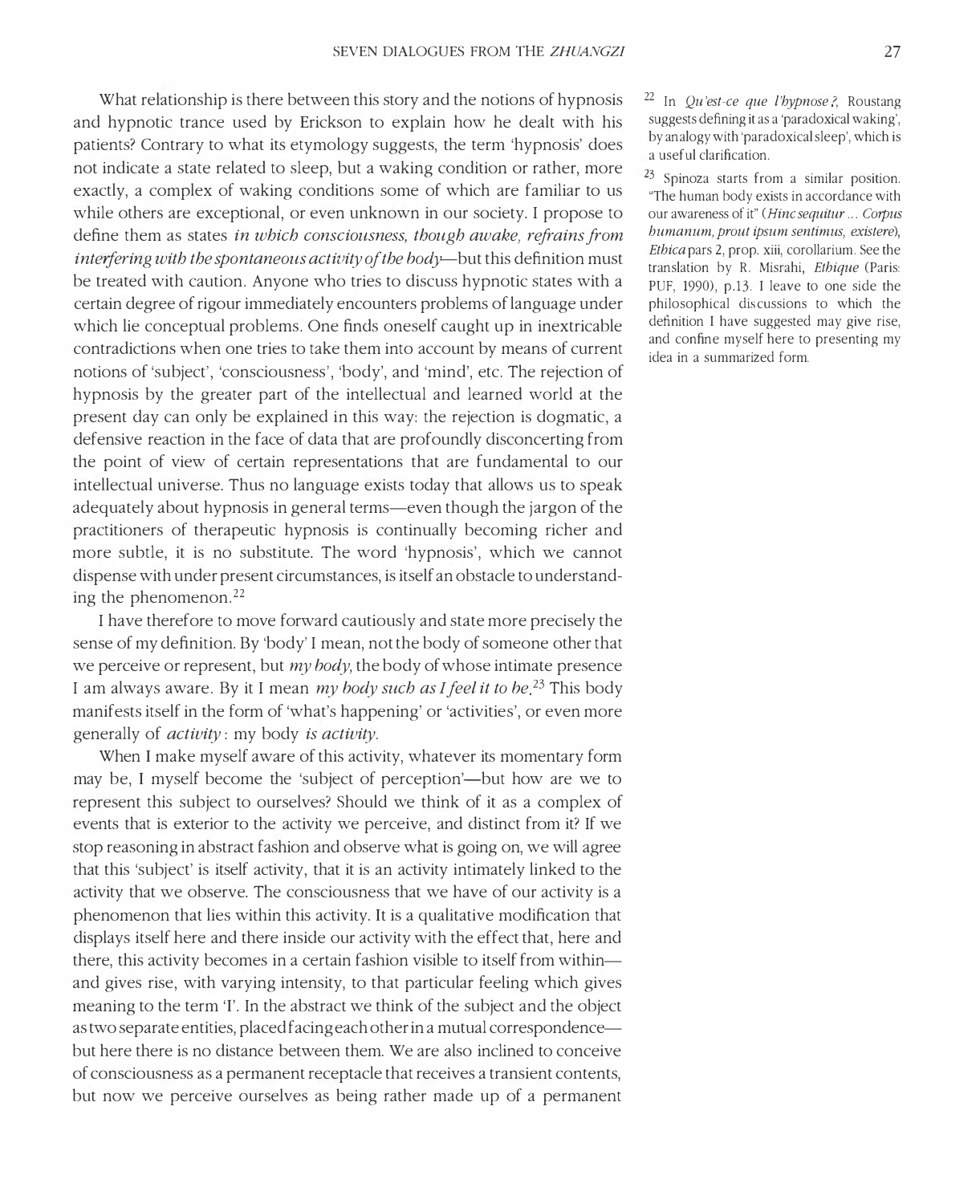$24$  It is evident that we are dealing here with a radical redefinition of the body. I am proposing it as a means of removing the con-ceptual difficulties that block our understand-ing of hypnosis in general and in particular the hypnotic phenomena that are implied in the dialogues in the Zhuangzi. I am also attempting to conceptualize what seems to me to be the anthropological paradigm on which the philosophy of Zhuangzi is based. I only sketch one aspect of this paradigm here. Nothing is said, for the moment, about the way in which it allows us to think about our relationships with the external world. Some indications on this subject will be found in my study of the 'Qi wu lun'. [Translated in our following issue. Ed.]

activity that here and there, momentarily and in variable fashion, acquires the quality of consciousness.

Activity is continuous while the consciousness that I have of it transforms itself, varies in extent and in intensity, or disappears entirely, as in dreamless sleep for example. It is thus not adequate to say, as I did a moment ago, that the body is the activity *that I feel*. What we have to understand by 'body' is not only the activity that I feel as mine at a given instant, but also all that activity which is the prolongation of that activity and which I do not feel at that particular instant, or that I never feel. The body is to be compared to a night-a night in which our consciousness is immersed and from which it nonetheless separates itself within its interior like a light that is sometimes diffuse and at others concentrated and strong.<sup>24</sup>

That, then, is what I meant by 'body' when I said of the children at the airport that their consciousness had allowed "their bodies" to act. That, too, is the sense that I give to the term when I define hypnosis as the states where consciousness that, although awake, refrains from interfering with the spontaneous activity of the 'body' . But I encounter another difficulty when I say that consciousness "refrains from interfering"-for, how can I maintain that something that I have just defined as a *quality* of the activity of the body may interfere or not interfere with this activity? The reader will have to excuse this logical incongruity and direct his or her attention to the phenomenon that is so described. He or she is well aware that 'consciousness', which is to say the conscious part of our activity, may abstain from interfering in the 'activity' of the body, or in other words the rest of our activity. We know from experience this relative detachment of one part of our activity from another.

In certain of these states our 'consciousness' takes on one task and delegates to the body the responsibility of fulfilling another. I talk with a friend while driving my car. I leave to my body the responsibility of driving, limiting myself to supervising from a distance the way in which it fulfills this subordinate function. This is a form of hypnosis. A variant form: I am alone at the wheel of my car, and I let my body drive while my mind is elsewhere, focussed upon some external or internal spectacle. All forms of distraction and reverie belong to hypnosis. Another case: I delegate to my body the responsibility of driving and while it is driving, I make myself the witness of the activity that unfolds. By practising a sort of waking sleepwalking I observe what my body is doing without me. This form of hypnotic split is partly linked with the sense of what is beautiful, since it leaves me free to evaluate the gestures made by my body and to give them as necessary, by means of slight adjustments, an extra precision and elegance. Certain creative activities play on this kind of disassociation. In the interpretation of a piece of music, for example, while consciousness lets the body play, new effects may arise from this playing that I welcome as providential surprises and integrate into the interpretation as it proceeds. A dialogue is thus set up between the consciousness and the active body where the split that is characteristic of the hypnotic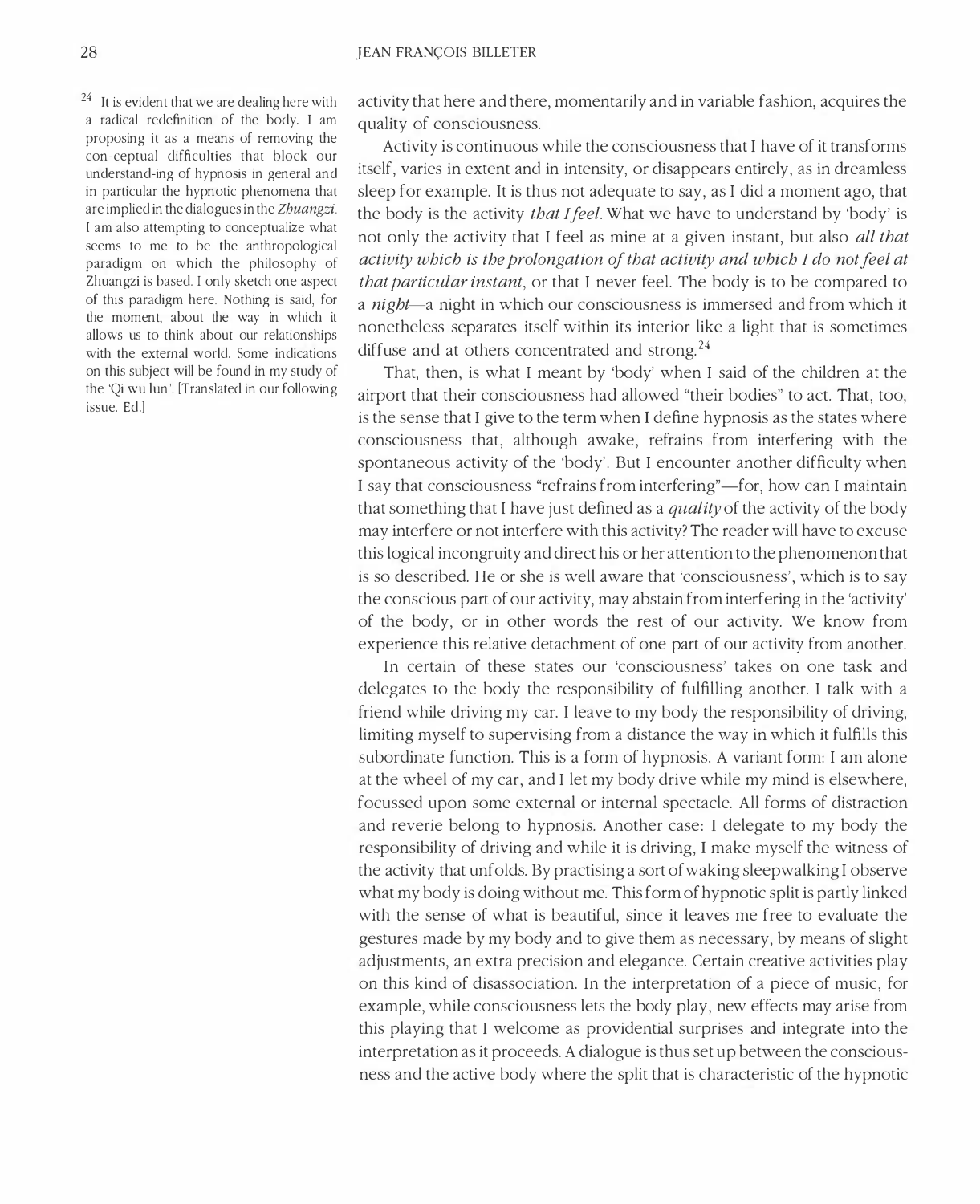trance is found again. We can observe in ourselves analogous phenomena every day. We spontaneously create in ourselves this kind of split when for a moment we suspend the activity of our consciousness in order to allow a memory buried deep in the depths of the body to float back up to the surface. Or again when, in order to let our imagination search for a metaphor that we need to express an intuition, we let the expressive and associative powers of the body find it for us. The same occurs when we 'reflect': we leave it to these powers to discover the relationship that we intuitively feel exists between two ideas.

We thus practise hypnosis much as Monsieur Jourdain spoke prose; we enter and leave these states without even being aware of it. Other forms of hypnosis are not spontaneous but induced. The simplest form of induction consists in putting oneself in a state of repose, in a posture that favours maintaining immobility for a prolonged period, to allow oneself to develop a slow, deep breathing, to permit the development of the other natural consequences of this change in one's mode of activity, $2<sup>5</sup>$  and to adopt an attitude of absolute non-intervention with regard to internal phenomena, which now manifest themselves to the consciousness with much greater force than do external phenomena. It is enough if consciousness limits itself to observing silently the spectacle of the activity of the body and its metamorphoses. Later on, it may, if appropriate, act upon these phenomena in a particular fashion, resorting to a sort of mild incitation. One comes across many variants of this technique in the different religions of the world; they utilize either the motionlessness of the body, or a rhythmic and repetitive bodily activity such as dancing, singing or recitation.

One may put oneself into a hypnotic state either unintentionally or intentionally. The help of someone who has had experience and inspires confidence may be useful: in some cases it is indispensable. It should be emphasized that it is always a matter of *assistance*. In spite of what fairground hypnotists have caused people to believe, the hypnotic trance is not a form of sleep that allows them to manipulate unconscious creatures however they please. Erickson established once and for all that the hypnotist can do nothing without the consent, or indeed even the active collaboration of his subject. He has shown that the hypnotherapist can do nothing but  $accompan y$ and guide his patient. His action with respect to the over-excited children at the airport was, from his point of view, effected by means of hypnosis. Instead of telling them that they had to go to sleep, which would have had no effect, he captured their attention, induced in them a disassociation, and used it to communicate with them in two registers: at one level he explained to them why he was arranging the strips of paper on the ground; at another he suggested to them that the time had come to go to sleep—and he was understood. He thus led them in the direction that they themselves felt the need to go.

25 These consequences are first and foremost that one feels increasingly removed from the world outside, and less and less concerned with it, and this feeling is accompanied by a progressive weakening of the need to act, and even of the idea itself of action, while at the same time it feels as if the flow of time is slowing down, with a corresponding ever more intense intuition of the spatial extent of one's own body, and so on,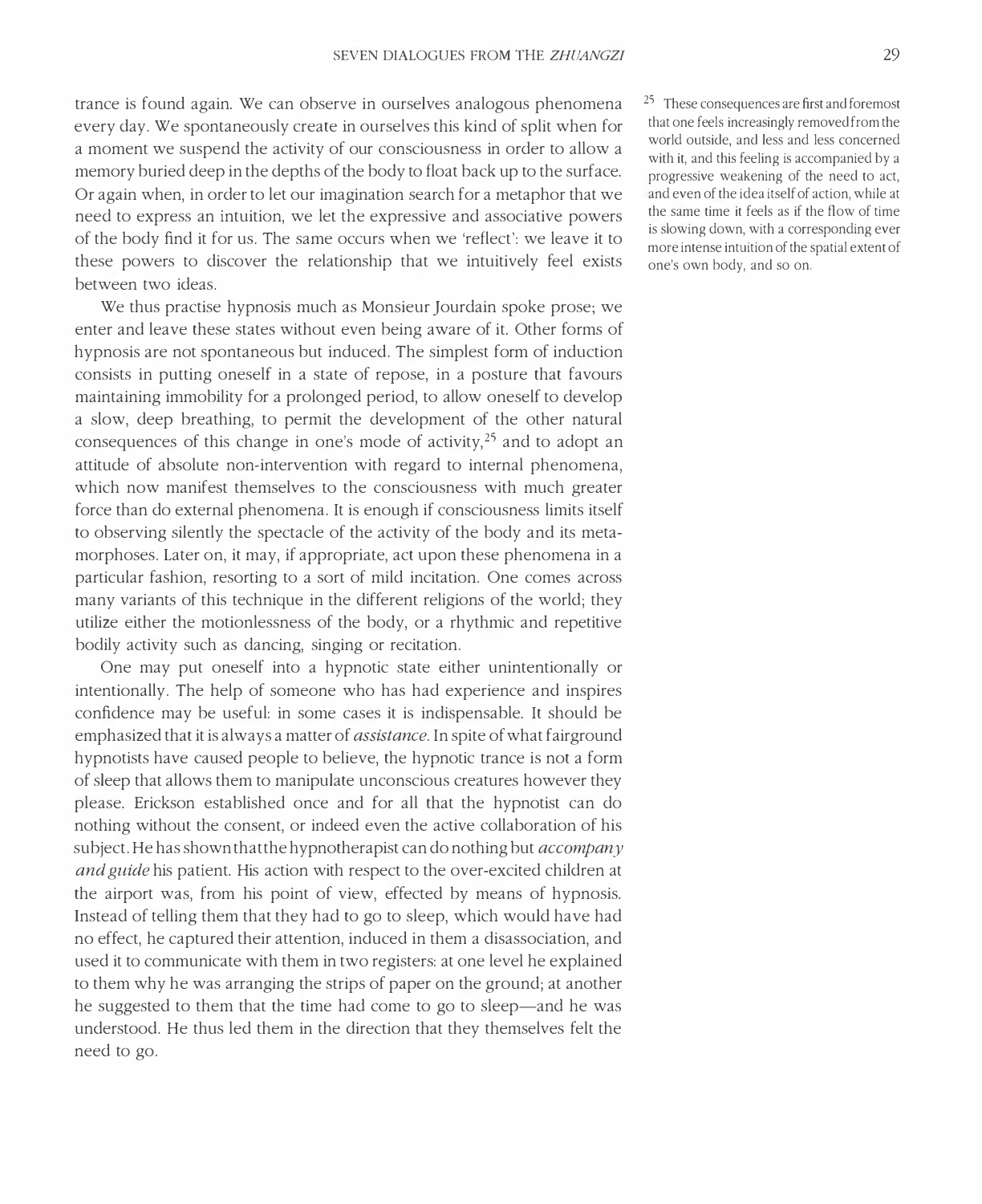<sup>26</sup> {The original text has "un solve et coagula alchimique." TransI.l

27 Erickson, Ma voix l'accompagnera, p.21.

<sup>28</sup> Thus, for example, he says: "I would like to talk to you now about the question of interpersonal communication, which is what hypnosis really consists of. And I would like you to remember the importance of this question of human communication." Erickson, L'hypnose thérapeutique, p.19.

<sup>29</sup> "It is of no great concern to me to specify when I am using hypnosis and ... when I am not. I don't have to tell you when I am using a polysyllabic word and when I am using one of two syllables. All that matters is that you understand me." Ibid., p.194.

<sup>30</sup> "I enter a trance in order to be more receptive to the intonation and the inflections of what my patients are saying. Also to train myself to hear better and to see better. I fall into a trance and forget the presence of others." Erickson, Ma voix t'accompagnera, p.60. Elsewhere he says, "when the therapist is in a state of trance he will not only suffer less from his own anxiety, he will also be more receptive to his own unconscious associations. In consequence the therapist will be much better placed to help the patient dissolve the latter's own anxiety, to explore his internal potentialities, and to discover different ways of looking at situations." Ibid., p.32.

This modest example illustrates one of the mechanisms fundamental to hypnotherapy. The patient's life is made painful by a pattern of behaviour that he (or she) cannot modify unaided. The therapist helps him to enter a state in which his conscious activity, that has been imposing on him a pattern of behaviour that generates anguish or pain, stops interfering with the activity of his body and allows the body to suggest a new behaviour-pattern to him that is more in accord with his real needs. A relationship imposed by consciousness on the body is replaced by one proposed by the body to the consciousness. Either immediately, or else by stages, an alchemical dissolution and recrystallization takes place.<sup>26</sup> Erickson helped countless people to resolve their internal conflicts by leading them to allow this transformation to take place within themselves, and so regain their freedom of action. He obviously had a concept very different from Freud's of the unconscious-or of the body, in the language I have adopted here. He saw it as the locus of all successful adaptations, of all the learning processes essential to life, and of all creative surprises. He saw in it life itself.

Erickson gave various definitions of hypnosis. He presented it as "the evocation and utilization of unconscious learning processes, "27 but also as an art of communication. $28$  His writings are full of observations on the part played by hypnosis in everyday communication-on the states of consciousness into which we put ourselves to communicate with others, on the double and triple registers that we use simultaneously for that purpose, on the various forms of non-verbal communication that accompany speech, and so on. He himself was a virtuoso in the art of communicating. At times he put his patients into a hypnotic state without their being aware of it.<sup>29</sup> He put himself into a hypnotic state when he was speaking with them in order to perceive in a more immediate and certain fashion everything that they were expressing both voluntarily and involuntarily. 30 His humour was invigorating and completely unpredictable. His followers have been more concerned about methodology and have formulated certain typical procedures. One of the commonest is the following. The therapist asks the patient to sit down and to relax. He puts him (or her) at ease by his own attitude-his posture, breathing, and tone of voice. He asks the patient to experience to the full the various sensations that this relaxation induces in him. He helps him find this letting-go by means of a regular rhythm that he gives to his own speech, by deliberate repetitions, or the suggestion that he fix his gaze on a point in space the more easily to 'forget himself'. The patient falls first into a light trance and then a deeper one: he allows himself to distance himself from the external world, to which he is soon only linked by the voice of the therapist. The patient may talk to the latter if he wishes, but, in the state of deep repose that he has entered, he usually no longer has the desire to do so and prefers to respond to the questions the therapist asks by means of slight gestures. The therapist is then able, by his words, to take the patient off on a journey.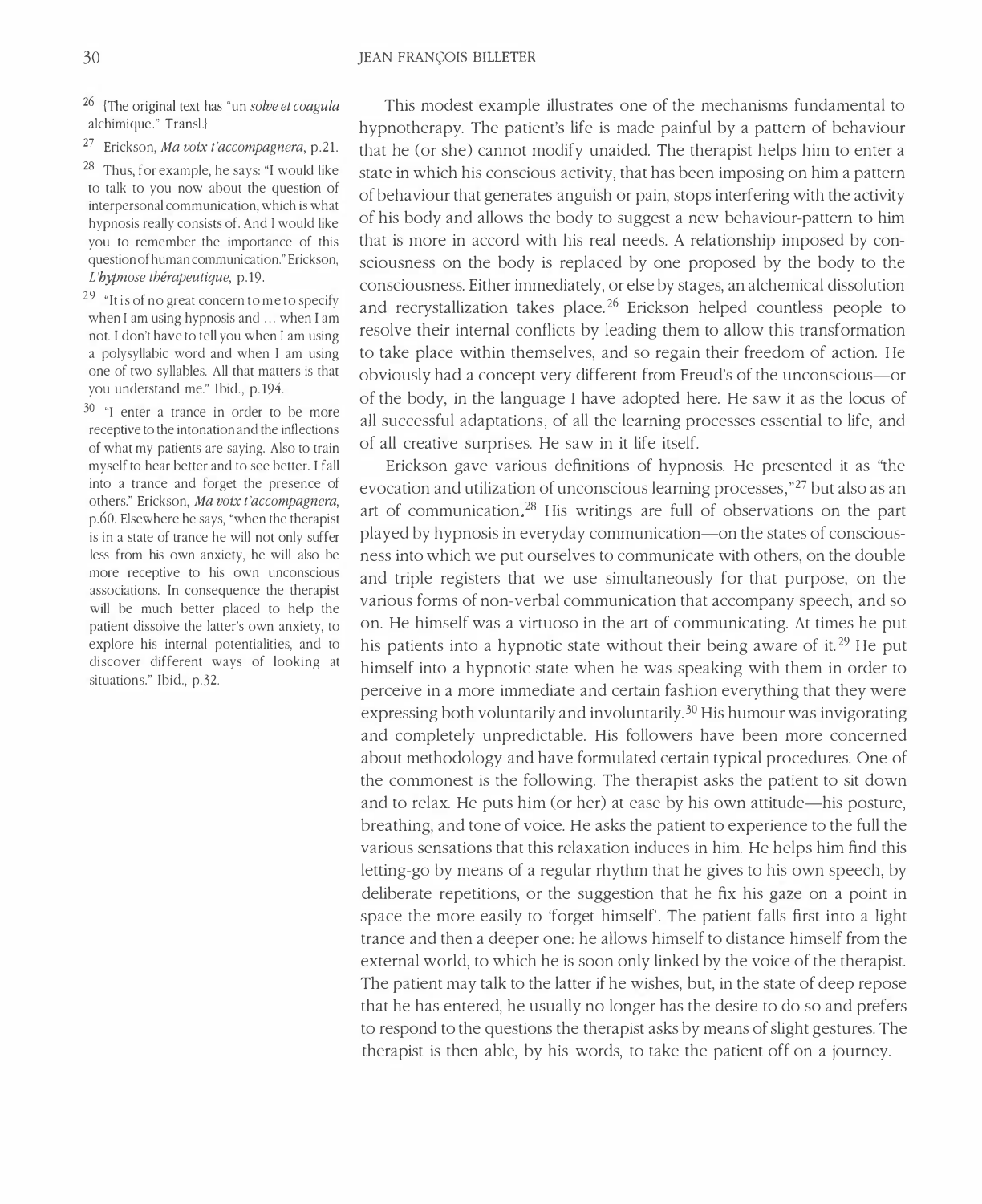My voice will go with you contains the complete story of such a voyage.<sup>31</sup> Erickson learned by accident during a seminar that one of his students, Kathleen, was affected by a vomiting phobia, a syndrome that is one of those psychiatrists term the 'social phobias': she had a pathological fear of contacts with others and was gripped by an irresistible desire to vomit when she had to meet them, and this provided her with a welcome excuse for avoiding such encounters. Erickson suggested that she sat beside him and, once she was in a trance, spoke to her about the penguins and sea-lions in the Antarctic and their adaptation to their environment. He called up the image of whales who feed on plankton, and so have to pass tons of sea-water through their mouths every day. Likewise the images of the sharks who filter water through their branchia in order to extract the oxygen from it. He described to her how the green woodpecker predigests the insects she catches for her fledglings and regurgitates them into their gullets, and observed that the breast-feeding practised by human beings seemed to him, all things considered, to be more convenient. Beast -feeding is a natural form of exchange with the environment, he told her, and vomiting is another, one that there is no reason to fear. The body knows when it has to vomit. Our physical reactions, he added, are more intelligent than our mental reactions. After further developing this way of thinking, in order to consolidate the change that had taken place in the patient's system of representations, he invited her to come out of her trance. 32

What had happened? In her trance, Kathleen had been almost totally cut off from the outside world; only Erickson's voice was still reaching her. Her attention had been entirely directed toward the impressions, images, and scenes that had followed one after the other inside her. Thanks to the disassociation characteristic of a trance, she had allowed these to unfold without interfering with them. She had regarded them as a spectacle that was alien to her even while she knew that this spectacle was emanating from herself, that it was her own memories, experiences, and desires that were on show. This distancing did not cause the spectacle to be without interest or to lack vividness, but on the contrary it made it more intense and moving. For it to come into existence, to grow, and develop its dramatic effects, it was enough that she fell into a state of trance, kept herself in it, and allowed Erickson to talk directly to her deepest and most secret concerns.

What Erickson did was to appeal to Kathleen's imagination in such a way as to persuade her to regard the vomiting of which she was so frightened as a natural phenomenon, and the body that did the vomiting as an intelligent body which knew what it was doing. He then induced her to *forget* all that. The upheaval that had occurred during the hypnosis session would in this way remain out of the reach of conscious recall. Psychoanalysis would have required that she move back from the symptom to the trauma that had caused it in the first place, and would have made her relive this trauma. Psychoanalysis makes the cure depend on becoming conscious of this initial trauma but, in Erickson's view, it is *forgetfulness* that the patient needs in order to recover

31 In "Kathleen: the treatment of a phobia," pp.S5-92.

 $32$  The French original has an appendix, omitted here, giving a fuller account of this hypnosis session.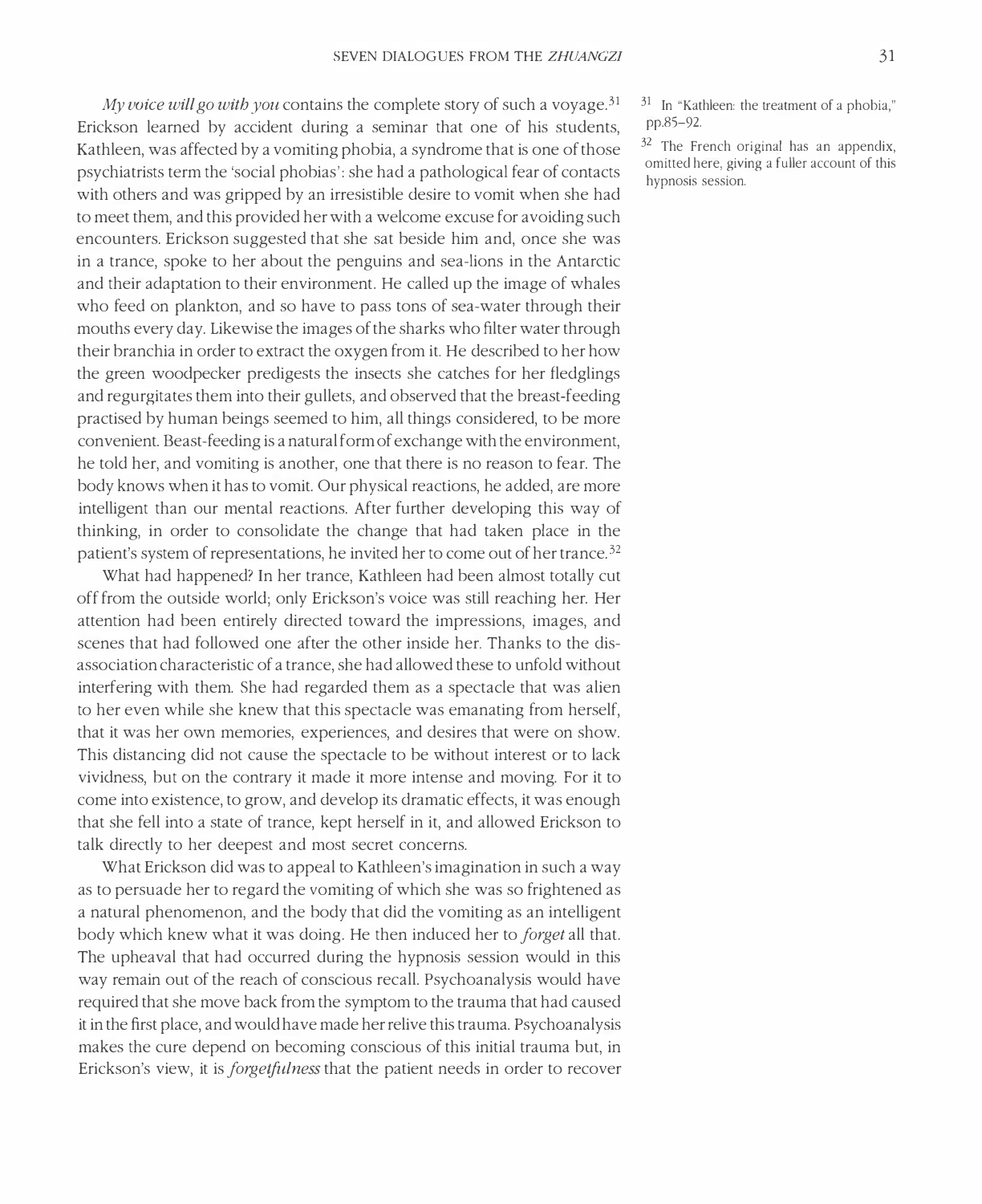#### 32 JEAN FRANÇOIS BILLETER

her (or his) pleasure in living and her freedom of action. He was often content to help his patients to modify the meaning of a symptom, because one change leads to another, and a partial rearrangement will, in the end, prompt the larger rearrangement that the patient needs if he or she is to live better.

The work that I have cited does not make clear what the effect was of this therapeutic session. It is likely that, having changed her view on vomiting, Kathleen no longer stopped herself meeting others, and began to find in this the pleasure that she had denied herself previously. Erickson often put right in a single session cases that would have taken months or years elsewhere, or that appeared incurable. There were also patients with whom he concerned himself for much longer periods.

\* \* \*

After the insight provided by this brief excursus, let us return to the dialogue between Gongsun Long and the ruler of Wei. In it we shall rediscover several characteristics typical of the hypnotherapeutic interview.

Someone had quoted the sayings of Zhuangzi to Gongsun Long. Their strangeness has "thrown him into confusion." He has lost his self-regard and no longer dares to express an opinion on anything. He feels doubt about himself, and speaks to the ruler as might a man who is going through a serious crisis and asks a psychotherapist for help. Even so, the ruler does not answer immediately:

Mou, the ruler, leant on his elbow-rest, breathed deeply, raised his eyes towards heaven, and said, smiling: ...

Faced with a man who is tense and anxious, the ruler begins by himself relaxing and making himself comfortable. By doing this he is showing that he is not letting himself be caught in the trap in which the person talking to him is held, and that he does not share his anxiety. The deep breathing of the prince will affect that of Gongsun Long and calm him down. His gaze lifted towards the heavens will likewise have an effect on him, since it indicates that the ruler is preparing himself to visualize something within himself. A sign of this sort naturally invites the person to whom he is talking to set in motion his own visual imagination. The smile, for its part, is an invitation to smile.

The ruler's behaviour is close to that often adopted in hypnotherapy to induce a hypnotic trance. Instead of answering the question that has been raised, and by so doing engaging with the discourse of the questioner, and thereby imprisoning him even further in his cares, the ruler asks him an unexpected question:

"Have you never heard tell of the frog who lived at the bottom of a well, and who said one day to the tortoise of the Eastern sea ..."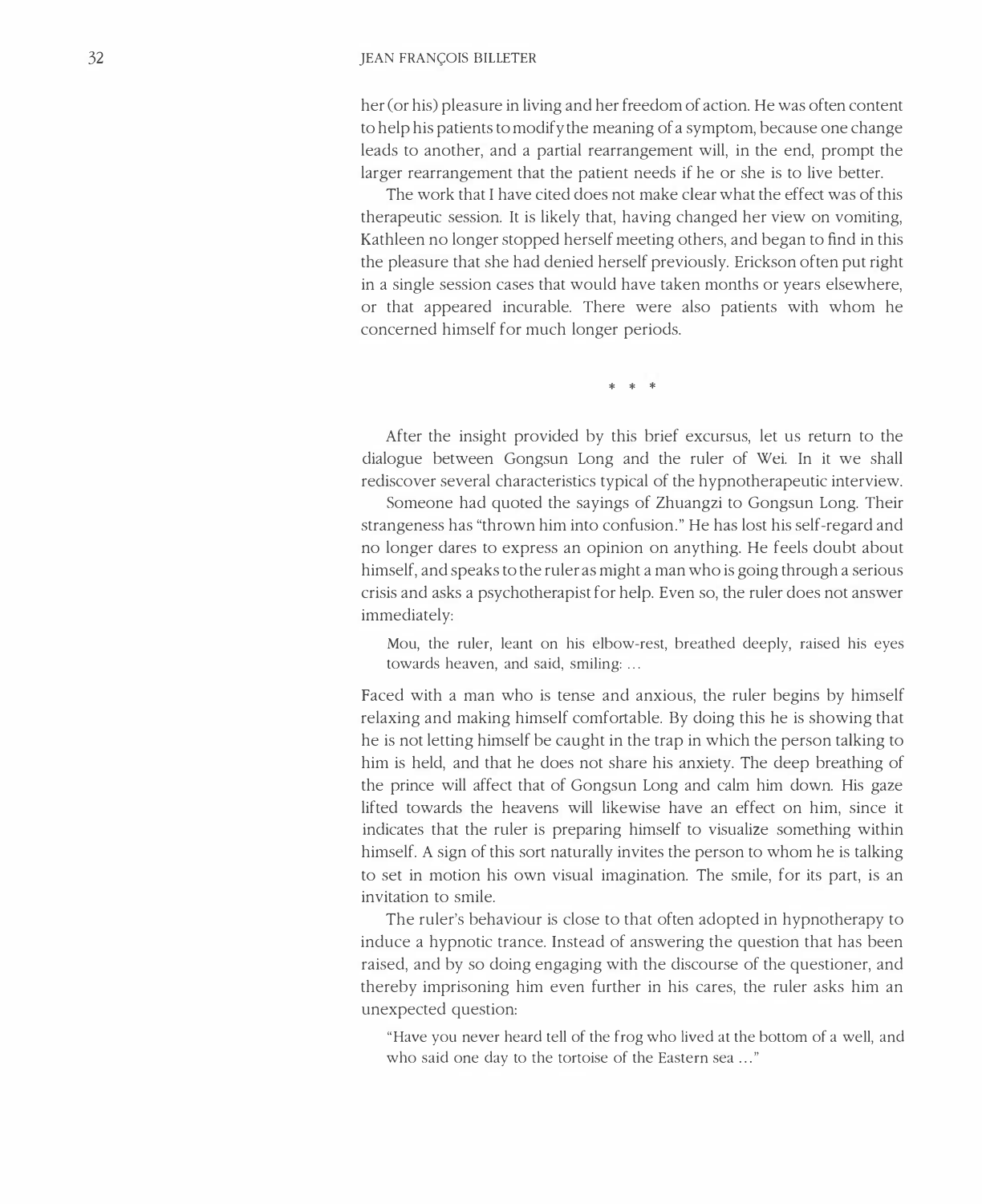The ruler addresses himself to Gongsun's imagination, and draws him after  $33$  I.e., It is of you that the story is told'. him into a deep well full of water, where it is agreeable to live. He uses concrete images to evoke the sensations that one feels there:

"'When I dive into the water, the water bears me up under my armpits and my cheeks. When I walk in the mud, it covers me up to my ankles.'"

Gongsun Long does not object. He lets himself be drawn into the imaginary journey that the prince has taken him on, and he allows the images to act upon him. The ruler strengthens his hold on his listener's mind by introducing a scene worthy of Lewis Carroll:

"But the tortoise of the Eastern sea had not even put his left paw in before his right knee was jammed [in the mouth of the weill, obliging him to back off; and after he had withdrawn somewhat, he spoke about the sea."

Having managed to make Gongsun Long think of himself as being happy in the water of the well, the ruler suddenly expands the space in which he is immersed: this is no longer the well but the sea of the sea-dwelling tortoises, the incommensurable sea. The frog is struck dumb by the revelation of this new space, just as Zhuangzi's words had struck Gongsun Long dumb. De te *fabula narratur*, the ruler might have said.<sup>33</sup> The discovery of this infinitely greater world makes the world in which he has been confined until then seem of no account.

In psychotherapy the story would stop at this point. The therapist would be happy to have made a beginning by giving his patient a glimpse of a space of freedom within his reach. But, since this is a polemical text, the ruler follows up his advantage, rebuking Gongsun Long directly:

"And do you, you who are not even capable of telling true and false apart, do you claim to behold what Zhuangzi speaks of? .. And are not you, unable to understand words that have even the slightest subtlety and who merely profit from this or that momentary advantage, are not you like the frog in the well?"

He tells him that the spaces in which Zhuangzi moves about are immeasurably greater than the minuscule intellectual world within which he wants to confine him:

"Even at this moment Zhuangzi treads the ground by the Yellow Springs, or rises into the blue empyrean. Unaware of either South or North, he lets himself be carried as he may be, losing himself in the fathomless. Knowing neither East nor West, he leaves the primal darkness to reach the great Way."

Gongsun Long's intellectual tools are definitely inadequate:

"And now, in the confusion in which you find youself, you think you can call him to account over this or that distinction, or quibble with him over some argument or other. One might as well measure the expanse of the sky by looking through a tube, or plumb the depths of the earth with an awl. Such tools are an absurdity. Be off from here!"

The ruler concludes by delivering a mortal thrust: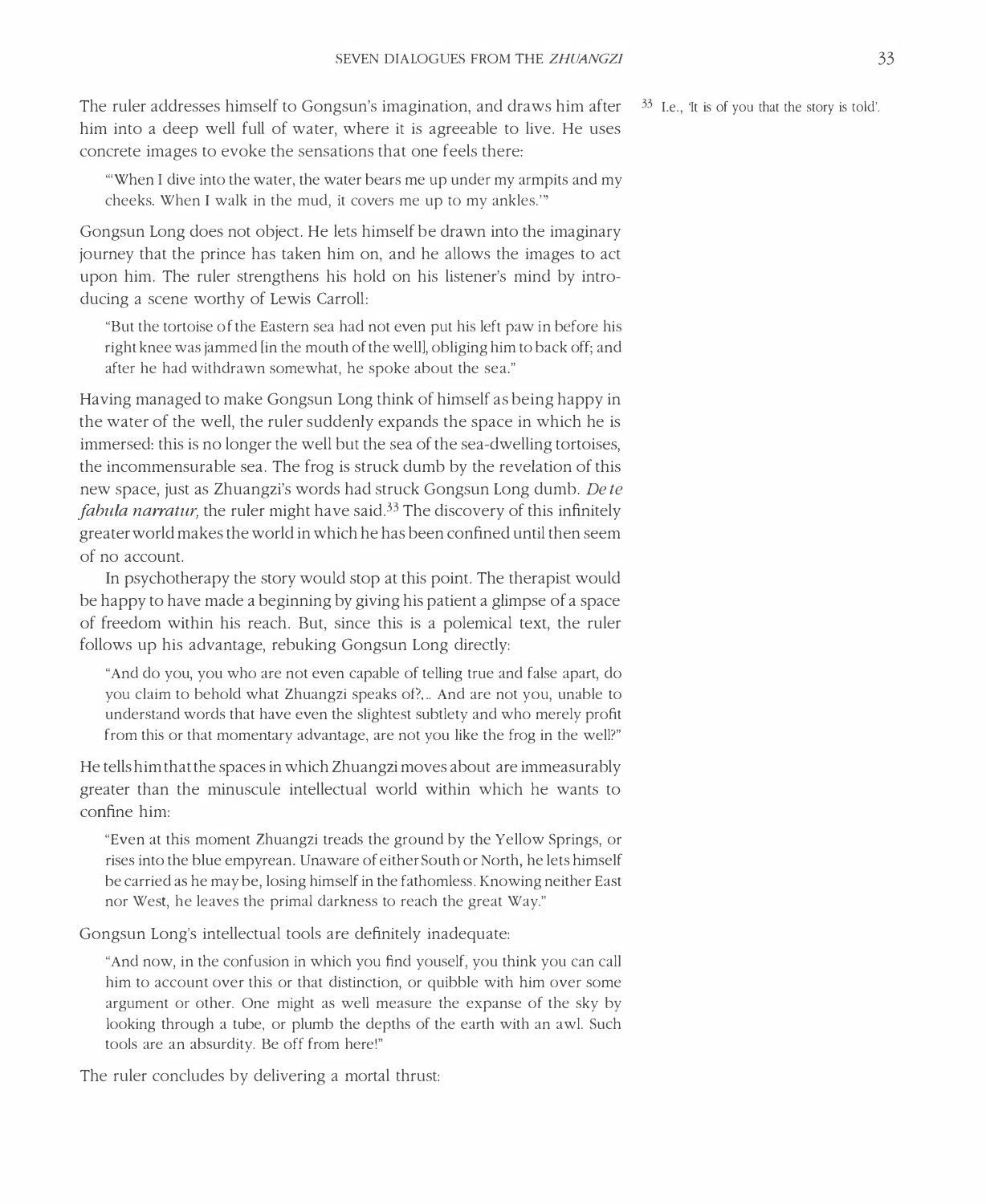"Have you never heard of the young man from Shouling who tried to mimic the gait of the people of Handan, and not only failed in this but in the end was even unable to walk as he had done before? He had to go home on all fours. Be off, or you will forget what you do know, and lose your livelihood!"

Gongsun Long stood open-mouthed, his tongue cleaving to his palate; then he ran away.

Although this dialogue is primarily polemical, those who inherited Zhuangzi's legacy may have used it for therapeutic purposes. They may have told it to people who found themselves in distress similar to that of Gongsun Long, in order to help them free themselves from a mental universe that was too narrow and in which they were suffering from being imprisoned. The dialogue would then have served the same function as the stories that Erickson told his patients: these were often examples of sudden cures that suggested to them that they too would be cured, and that this might happen in an equally unexpected fashion.

#### II

 $34$  This dialogue forms the beginning of chapter 24, "Xu Wugui." It is followed by another whose opening is approximately the same, but which later turns towards another theme. This latter is of less interest and I have therefore omitted it here.

35 A minister of Marquis Wu, the ruler of Wei.

 $36$  Literally, "appear to be staring at the sun."

 $37$  Literally, "seem to have lost the One" ( $ruo$ wang  $qi$   $yi$  若亡其一). The commentators take this sybilline phrase to mean either that they are so concerned with what they are doing that they have forgetten themselves, or that they have forgetten the purpose of the hunt or even the hunt itself.

<sup>38</sup> Literally, "like a hook (gou  $\frac{20}{3}$ )." The translation is hypothetical.

In the first dialogue we saw the ruler practising some of the procedures that are used in Ericksonian hypnosis. We shall find some of these once more in the following dialogue. This time, it is not a ruler inflicting a somewhat heroic remedy on a philosopher in difficulty, but a hermit who visits a ruler and opens new horizons before him:<sup>34</sup>

Through the good offices of Ru Shang,35 [the hermit) Xu Wugui obtained an audience with Marquis Wu of Wei. "How worn-out you look, Master," said the Marquis, to console him; "no doubt you have agreed to pay me a visit because your life in your mountain forest has become [too] painful."—"Why do you console me with such words? It is you," replied Xu Wugui, "who have need of consolation from me. When you follow your appetites and give free rein to you tastes and aversions, you are attacking the substance of your life. When, however, you curb your tastes and aversions, your ears and your eyes suffer from such treatment. It is thus for me to bring consolation to you, not for you to give me yours!" The Marquis, abashed, did not reply . ...

Instead of reassuring him with pleasant words or giving him good advice, Xu Wugui leaves him for a moment to his thoughts, then broaches a topic that seems to have nothing to do with what has just been said:

... A short time later, Xu Wugui began again: "Let me tell you how I judge [hunting-)dogs. Those of the lowest quality stop when they have caught enough to stay their hunger, and are no better than cats. Those of an intermediate nature put on an intimidating appearance.36 Those of the highest degree seem to have forgotten themselves.<sup>37</sup> I am even more skilled at judging horses than dogs. Those who can move as straight as a chalked line, or in curves like those of a sickle,38 or make angles like those drawn by a set-square, and circles as if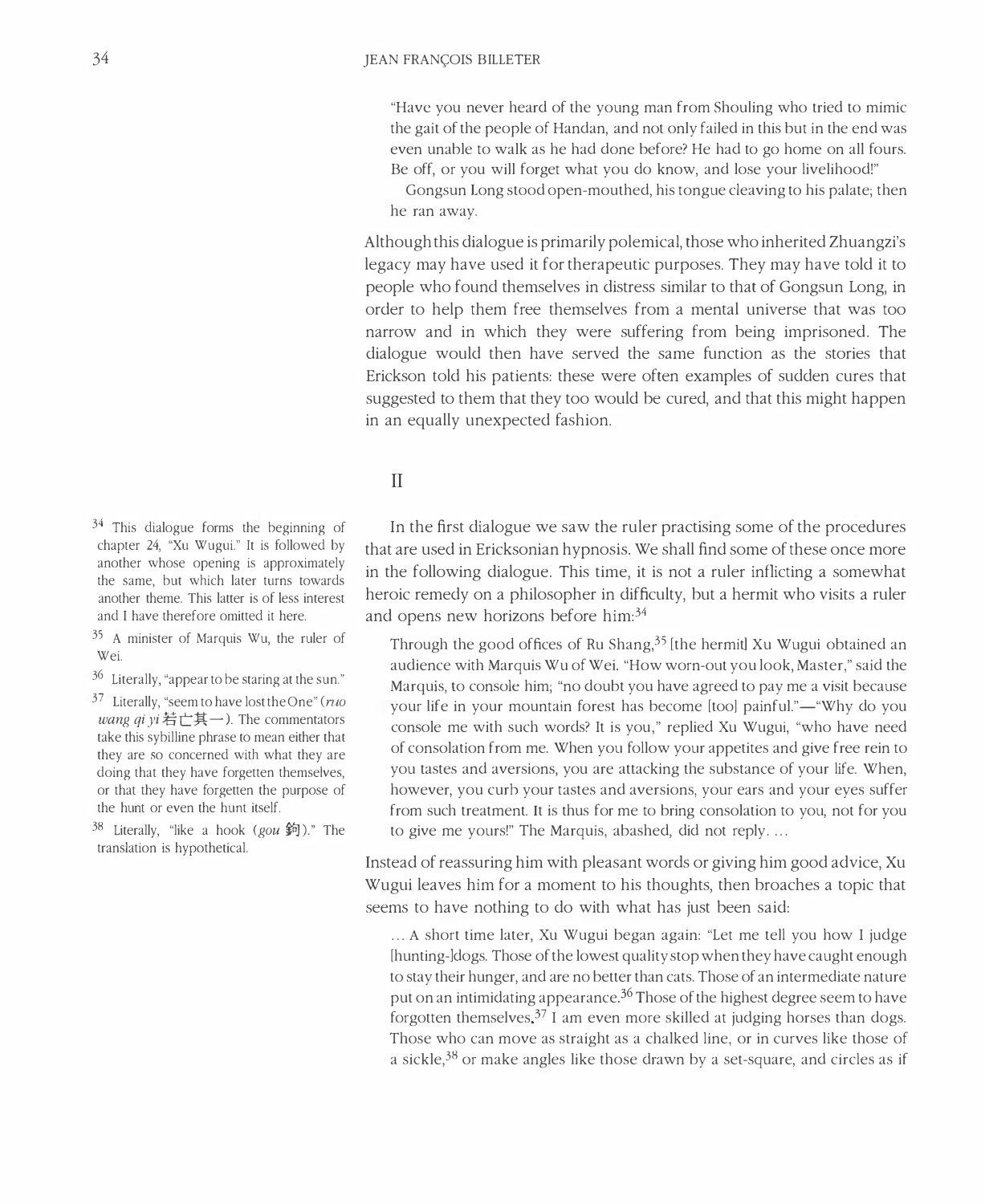turned by a pair of compasses,  $39$  are horses of whom a realm may be proud. They are not as good as those of whom the whole world may be proud. These latter have an innate capacity.<sup>40</sup> They look haggard and distraught, as if they had lost themselves.<sup>41</sup> They catch up and overtake all the others, leaving a cloud of dust behind them, $^{42}$  in such a fashion that no one knows where they are." The marquis was delighted, and broke out laughing ...

The method is the same as that we have already seen. Instead of setting out to reason with the ruler on the art of how best to conduct his life, Xu Wugui abruptly changes register and talks about dogs and horses. He awakens in him the desire for a different existence. That, for Xu, is enough.

The dialogue continues outside the reception-hall:

... When Xu Wugui came out, Ru Shang said to him: "I am curious to know how you set about making our ruler happy in this fashion. In the hope of pleasing him, I have given him extensive interpretations of the meaning of the *Songs*, the Documents, the Rites, and the Music. I have gone thoroughly over the secret treatises on the art of war. $43$  I have submitted for his consideration proposals that have on countless occasions led to success, but he has never even smiled once. What did you talk to him, Master, to make him so happy?" "I talked to him about the art of judging dogs and horses," responded Xu Wugui.

Xu Wugui is as curt with the minister as with the marquis. His secret is to have spoken to the marquis as to a human being. To bring this home to the minister he again uses a circuitous apprach, and, to start with, a surprise:

"I talked to him about the art of judging dogs and horses," responded Xu Wugui. "Was that all?" asked Ru Shang. "Have you never heard tell of the people who are exiled to Yue?<sup>,44</sup> Xu Wugui asked him. "When they have been away from their homeland for a few days, they are delighted to meet an old acquaintance. When they have been away for some weeks or months, they have only to encounter someone they have seen once in their own land to be overjoyed. When a year has gone by it is enough for them to happen on someone who merely looks like their fellow-countrymen to feel beside themselves with happiness. The longer the separation, the more one feels out of sorts, isn't that the case? When someone has taken refuge in the wilderness, where brambles and creepers<sup>45</sup> block the paths where martens and weasels scamper, and lives there alone for a long time, he rejoices when he hears the sound of a human footstep. He would rejoice even more were he [again] to hear his brothers or his parents gossiping and laughing beside him. It seems to me that a long time has passed since anyone, chattting and joking at our ruler's side, caused him to hear the language of a true human being!"

By conjuring up this touching scene, he talks to him more powerfully of the ruler's loneliness than any direct language could have done. We should note that the notion of 'the true human being' (*zhenren* 真人), whose meaning is often problematic in the Zhuangzi, here has an entirely concrete sense: it is the person whose is neither embarrassed nor diminished by any convention, who is a whole person, and speaks to others as whole persons.

- 39 Some commentators regard these four comparisons as applying to the shape of the horses rather than to the figures that they execute in dressage.
- 40 In contrast to the acquired capacities of trained horses.
- 41 Again, "as if they had lost the One," as in note 36 above.
- <sup>42</sup> Taking  $vi \#$  in the sense of 'overtake' and not as a graphic variant of  $zbe$ .  $\hat{x}$  , 'rut'.
- 43 Literally, "The Golden Tablets and The Six Quivers." We still have today a treatise on the art of war entitled *Liu tao*六弢 [The six quivers], or alternatively Taigong bingfa 太公兵法 [The military art of Taigong], which is of Han provenance. It is probable that it is this work that is indicated.
- 44 Presumably the semi-sinicized state in south-eastern China, but possibly the Yue (or Viet), non-Chinese tribes in southern China.
- 45 The botanical identification of these plants is problematic.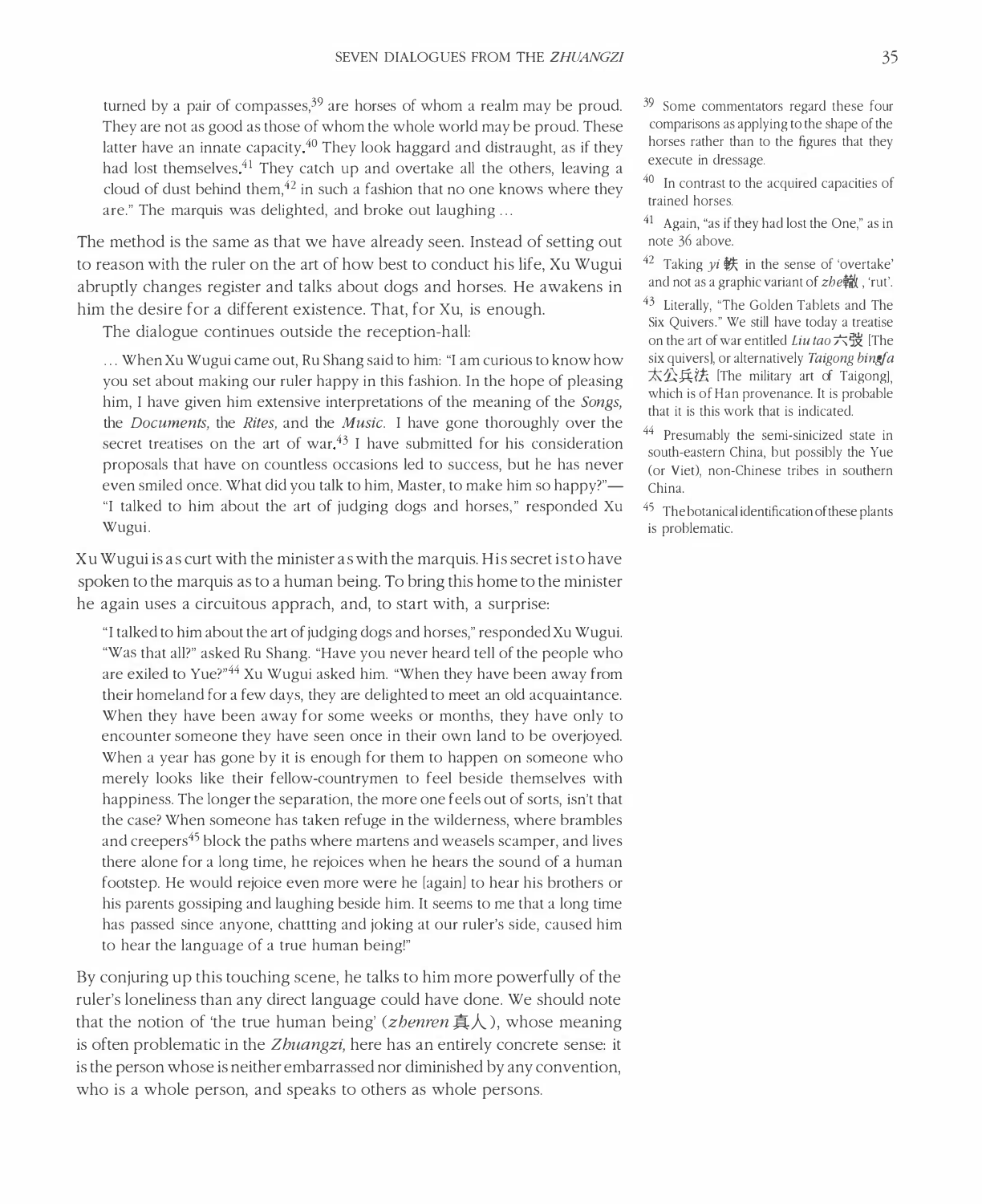46 On the probable historical context see Reding, Fondements philosophiques, pp.296-300

47 The fourth part of chapter 25, "Zeyang."

48 Also known as Ji Liang. See the chapter "Weice" in the Zhanguoce [Strategies of the Warring Statesl.

49 Master Hua also appears in a dialogue in chapter 28, "Ruo wang," in the Zhuangzi, that is also to be found in the Lüshi chunqiu, book 21, chapter "Gui sheng."

#### III

The third dialogue does not have the same psychological density as those just discussed. We first of all overhear in it the political debates that centred on war and peace during the second half of the fourth century B.C.E. Most of the characters are historic, although commentators are not altogether certain as to their identities. It is possible that its point of departure was an actual situation. 46 What is beyond dispute is that its author, like those of the two preceding dialogues, wanted to present a radical conversion:<sup>47</sup>

King Ying of Wei made a treaty with Marquis Tian Mou [of Qil, and the latter broke it. The King of Wei was enraged and wished to despatch someone to assassinate him.

When Gongsun Yan, his minister of the army, heard of the king's intention, he was overcome with shame and said [to the monarch]: "You are at the head of a state that has ten thousand war-chariots and yet you entrust your vengeance to a commoner. Rather give me two hundred thousand men in armour, and I will attack the realm of Qi, reduce its population to slavery, carty off the horses and cattle, and put the king of Qi into such a fury that he will develop ulcers on his back, after which I shall take possession of his capital. When General Tian Ji tries to flee, I will strike him on the back and smash his spine!"

When Jizi [a celebrated pacifist]<sup>48</sup> heard this talk he was overcome with shame and said to the king: "If one were to be building a defensive wall ten fathoms high and then gave the command to demolish it when it had reached seven, the forced labourers who had built it would see in it a hideous mess. It is now seven years since there has been no armed conflict, and [this peace) has become the foundation of your reign. Gongsun Yan is an inciter of troubles, and is not to be listened to!"

When Huazi [a militant pacifist] $49$  heard these words spoken, he was overcome with disgust and said to the king: "The person who incited you to attack Qi is an inciter of troubles. The person who wished to persuade you not to attack Qi is also an inciter of troubles. And anyone who felt it good enough merely to tell you that both of them are inciters of troubles would likewise be one himself."

"What should I do, then?" asked the king.

"Search for the Way, that's all!" ...

This advice leaves the king perplexed. Hui Shi, his minister, then chooses this moment to introduce a certain Dai Jimen who renders the monarch even more disconcerted:

... When Hui Shi heard tell of all this, he introduced Dai Jinren. This latter asked the king:

"Do you know what a snail is?"

"Yes,"

"At the end of the left horn of a snail there was a kingdom called Buffet, and at the end of the right horn was another kingdom called Smack. They argued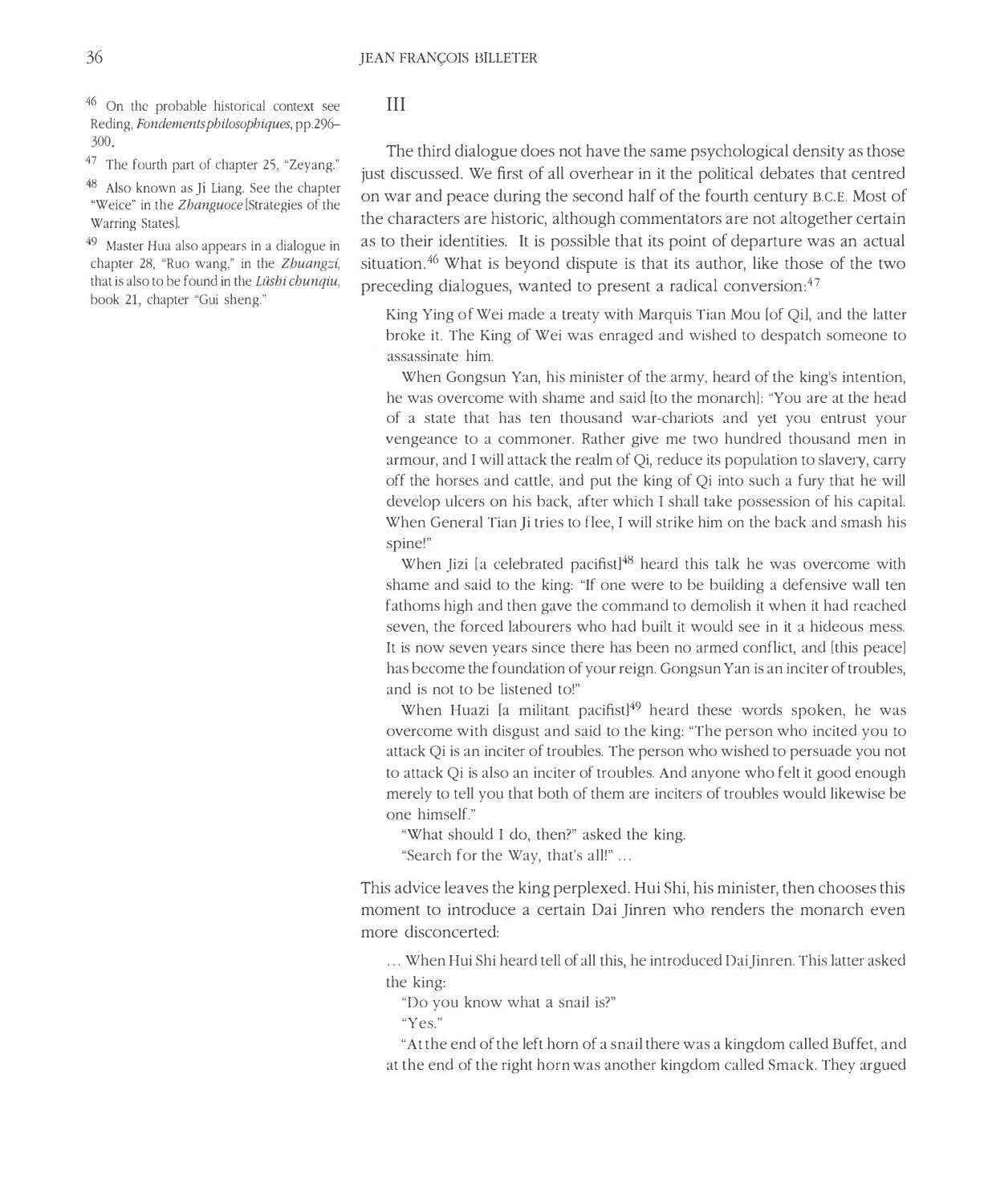over territories and so never stopped fighting one another. [On every occasion] the corpses lay strewn on the ground in thousands and the victor [of the moment] pursued the vanquished for fifteen days before going back home."

"Aren't you telling me drivel?" asked the king.

"If you will permit me, I will explain what it means. In your opinion, is there any end to the Six Directions?"<sup>50</sup>

" $No.$ "

"Do you realize that when one has travelled in one's mind through the Limitless, on one's return the kingdoms in which one [habitually] moves about seem [so small that they] hardly exist?"

"Indeed."

"Among these realms is Wei. In Wei there is [the capital city of] Liang. Within this capital is Your majesty. Is there any difference between Your Majesty and the King of Smack?"

"None,"

When the visitor had taken his leave, the king was bewildered, as if he had lost everything...

In hypnotherapy one calls this a 'reframing'. Dai Jinren has led the king to see his own ambition and his thirst for revenge in a new perspective. He has made him understand that, no matter what advice his advisors give him, they were inciters of troubles because they confine him in his old mental universe, rather than freeing him from it. The king recognizes this at the end of the dialogue, which goes as follows:

When Dai Jinren had gone out, Hui Shi [again] presented himself before the king. "That visitor was a great man (*da ren*  $\pm \lambda$ )<sup>51</sup>," the king observed to him; "even the greatest sages could not compare themselves with him." "Blow into a flute," replied Hui Shi, "and you will get a fine sound. Blow onto the guard of your sword, and you will get a barely audible whistling. Everyone sings the praises of [the sage-kings] Yao and Shun, but, compared with Dai Jinren, these praises are a barely audible whistling!"

This dialogue ends with a powerful image. Yao and Shun were the two ancient mythical sovereigns whom Confucian teaching presented as perfect rulers, those whom every ruler should try to make himself imitate. According to Hui Shi, who ends the dialogue, they amount to nothing in comparison with Dai Jinren, a sage who dwelt in obscurity. This Hui Shi is none other than the philosopher mentioned at the start of this essay when we discussed Gongsun Long. He was a minister of the King of Wei, and seems to have been a man of peace both in his political teaching and his actions.<sup>52</sup>

#### IV

There are other dialogues that may be illuminated in a slightly different fashion by juxtaposing them with Ericksonian hypnosis. We have seen that the hypnotherapist willingly puts himself into a state of trance that heightens

50 The points of the compass, plus up and down.

51 This term seems to indicate that DaiJinren belonged to a particular Daoist school some of whose texts have been included in the Zhuangzi. The present dialogue would appear to be part of this corpus. On this subject, see Graham, Inner chapters, pp.142-3

52 On this, see Reding, Fondements philosophiques, pp.347-50.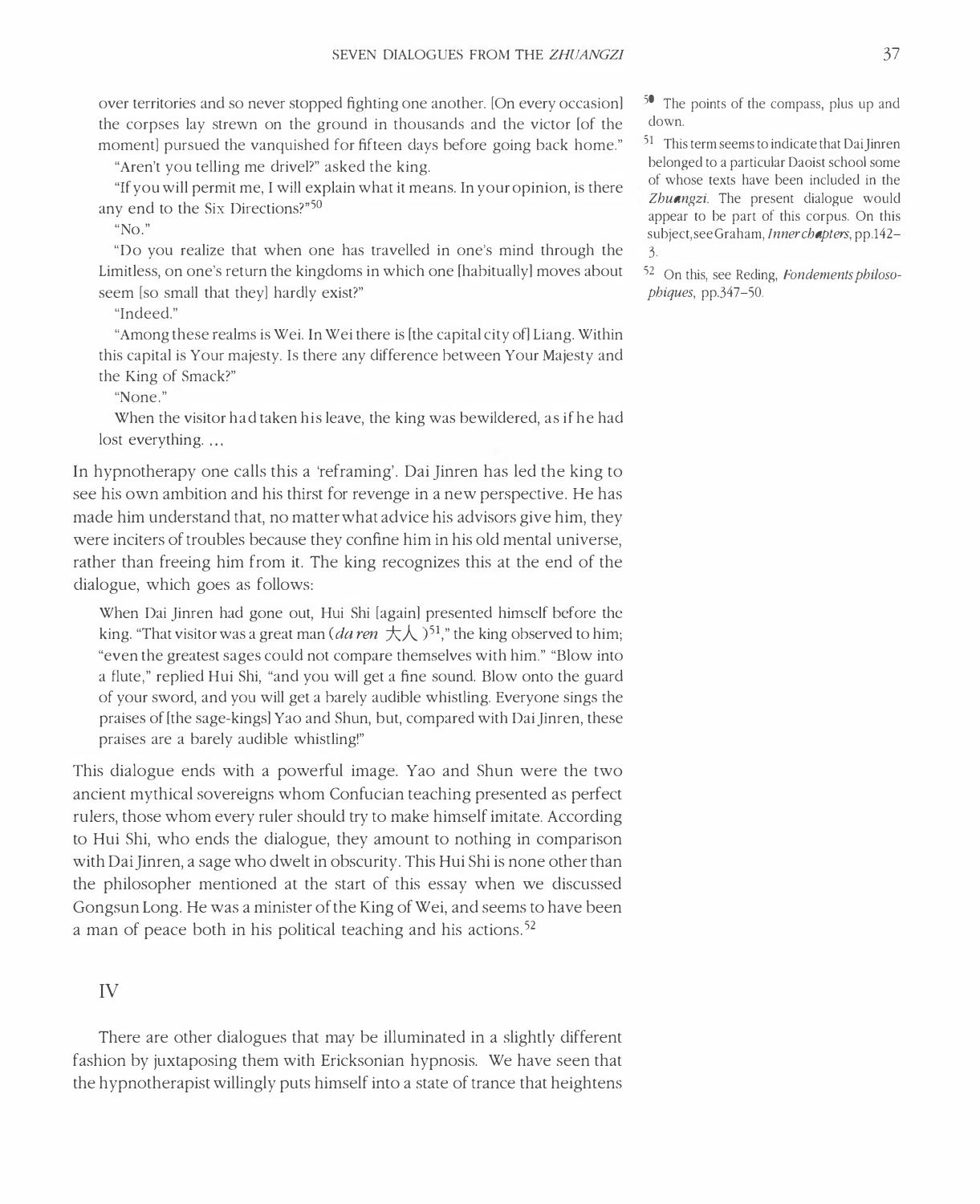53 In the course of the narrative that opens chapter 23, "Gengsang Chu."

his sensitivity to all the subtle signs sent to him by his patient. In this respect hypnosis is an art of perception. When he does this the hypnotist makes use of propensities that are common property and of which we all of us make some use, though in varying degrees. All he does is to develop them by using them in a conscious and sustained manner. He thus acquires what might seem to witnesses who are not well-informed to be a gift of second sight, but which is only a natural faculty operating to its full capacity.

In a narrative that takes up the first part of chapter 23, and which is too long to be reproduced here in its entirety, we see the character of 'Laozi' demonstrating this kind of a gift of second sight. A certain Nanrong Chu has come to ask the secret of wisdom from a hermit called Gengsang Chu, a disciple of Laozi. At one point, Gengsang Chu says that he is unable to help him to make any further progress in his quest, and suggests that he goes to talk to Laozi. He tells him:<sup>53</sup>

"... My talent is undoubtedly inadequate to induce a transformation in you. Why don't you go to the south to see Laozi?" ...

Following this:

... Nanrong Chu made up some provisions, travelled for seven days and seven nights, and arrived at Laozi's dwelling. Laozi asked him: "Was it Gengsang Chu who sent you?" He answered in the affirmative. Laozi then asked him: "And why have you come followed by all these people?" Nanrong Chu was bewildered and glanced behind him. "Don't you understand what I mean?" Laozi came back at him. Nanrong Chu hung his head, abashed, then raised his eyes and said, with a sigh: "I no longer know what to answer, and, at the same time, I have forgotten what the question was that I came to ask." ...

Laozi has instantly seen how many useless worries burdened down Nanrong Chu's mind. He has grasped, better than the visitor himself, the situation that the latter was in. He disconcerts him, lets him mumble for a moment under the impact of the surprise, then asks him to explain, nonetheless, the reason for his coming:

"But what was it all about?" Laozi asked him. "If I have no knowledge," explained Nanrong Chu, "people treat me like a halfwit; but if I [seek for] knowledge, then there I am in a state of worry. If I refrain from kindness, I harm others; but if I [make myself] practise it, there I am in a state of bother. If I refrain from practising justice, I damage others, but if I do practise it, there I am completely obsessed by it. I don't know how to get out [of these dilemmas]. These three problems torment me, and it is about them that I have come to consult you, on the recommendation of Gengsang Chu." "Just a moment ago I looked at you between the eyes," said Laozi, "and I knew what condition you were in. What you are saying confirms me in my opinion. You have the distraught appearance of someone who might have lost his father and mother and is looking for them in the depths of the sea with a [long] boathook. You are disorientated and adrift. You long to reunite with your true self but have no idea how to set about it. You are to be pitied!" ...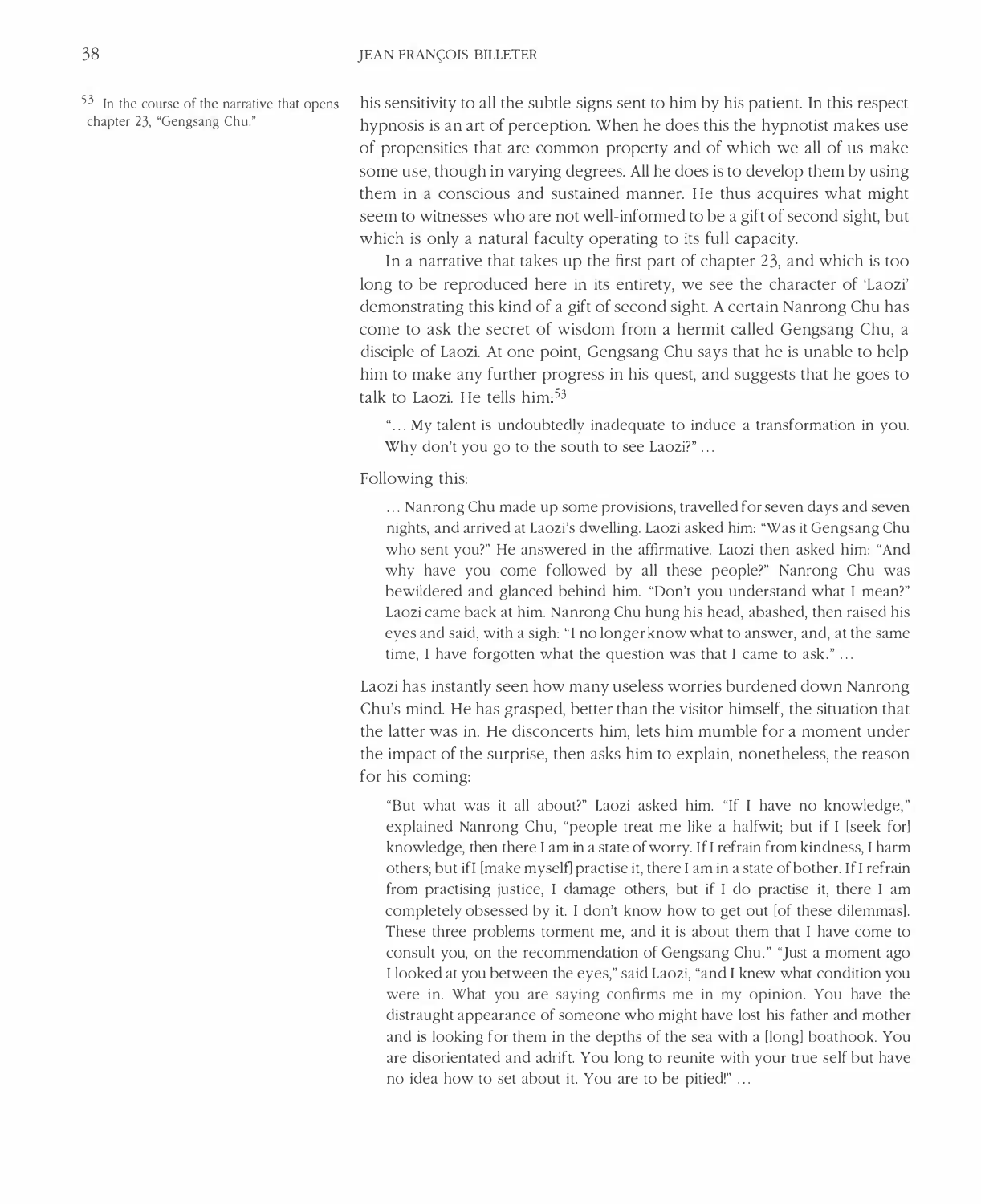In what follows we see Laozi helping Nanrong Chu to escape from these dilemmas and to reach that calm of the soul to which he aspired.

There is a telling detail in this passage. Normally, when I am listening to someone talking to me, I concentrate on following what he is saying. Without realizing it, I show him that I am following by giving him slight indications with my head, my eyes, my face, and my hands, etc. Without being aware of it, I also note the timbre of his voice, how he looks at me, the gestures he makes, how he carries his head, and his posture. I communicate with him in two registers, whose relationships I can alter if I want to: I can reduce a little the attention I am paying to his words and correspondingly increase that which I direct towards the bodily activity he presents when he is talking to me. One part of me goes on following his discourse, while another part becomes disengaged from this movement and is transformed into a mirror, or-rather-into a sensitive photographic plate that, being itself in a state of calm relative to the person who is talking to me, captures the moving image that emanates from that person. Now, when I adopt this way of hypnotic listening, my facial expression is not the same as it is in normal listening. My gaze no longer conveys by its movements my particpation in the ebb and flow of the conversation, but stops and rests on my interlocutor without however focussing on any particular point. Such must have been the undirected gaze that Laozi let rest on Nanrong Chu. He put himself facing the latter in a state of global receptivity; he made himself the impassive but attentive spectator of the person opposite him and at once grasped, by a kind of X-ray clairvoyance, what was going on inside this person, and that gave him the power to act upon the latter by means of this inspired short-cut: "And why have you come followed by all these people?"

#### v

We shall meet this type of action again in the next dialogue. But in this case it is not a matter of a question posed unexpectedly by a sage to someone who has come to question him, and which then and there leaves this person with no wish or will to move. This time the mere *evocation* of such a sage, and his power to resolve confusion, is enough to produce a comparable effect. Here is this remarkable dialogue: $54$ 

Tian Zifang<sup>55</sup> was sitting beside Marquis Wen of Wei, keeping him company. As Tian had several times spoken well of a certain Xi Gong, the marquis asked him: "Is this Xi Gong your master?" "No," answered Tian, "he's someone who lives in my part of the city. I have praised him because, when I have heard him speak of the Way, I have on several occasions found what he has had to say to be of good sense." "Don't you have a master, then'" went on the marquis. "Indeed I do," said Tian Zifang. "Who is you master?" the marquis asked. "Master Shun, from by the eastern city wall,"<sup>56</sup> Tian answered. "Why, then, have

54 The opening of chapter 21, "Tian Zifang."

<sup>55</sup> Personal name Wuze. Friend and counsellor of Marquis Wen, who ruled Wei from 424 to 387 B.C.E.

<sup>56</sup> The name 'Dongguo Shunzi' indicates that he lived near the outer wall (guo  $\frac{1}{7}$ ) of the capital. 'Shun' has the sense of 'following the current,' 'moving in the same direction as events,' or 'accompanying them.'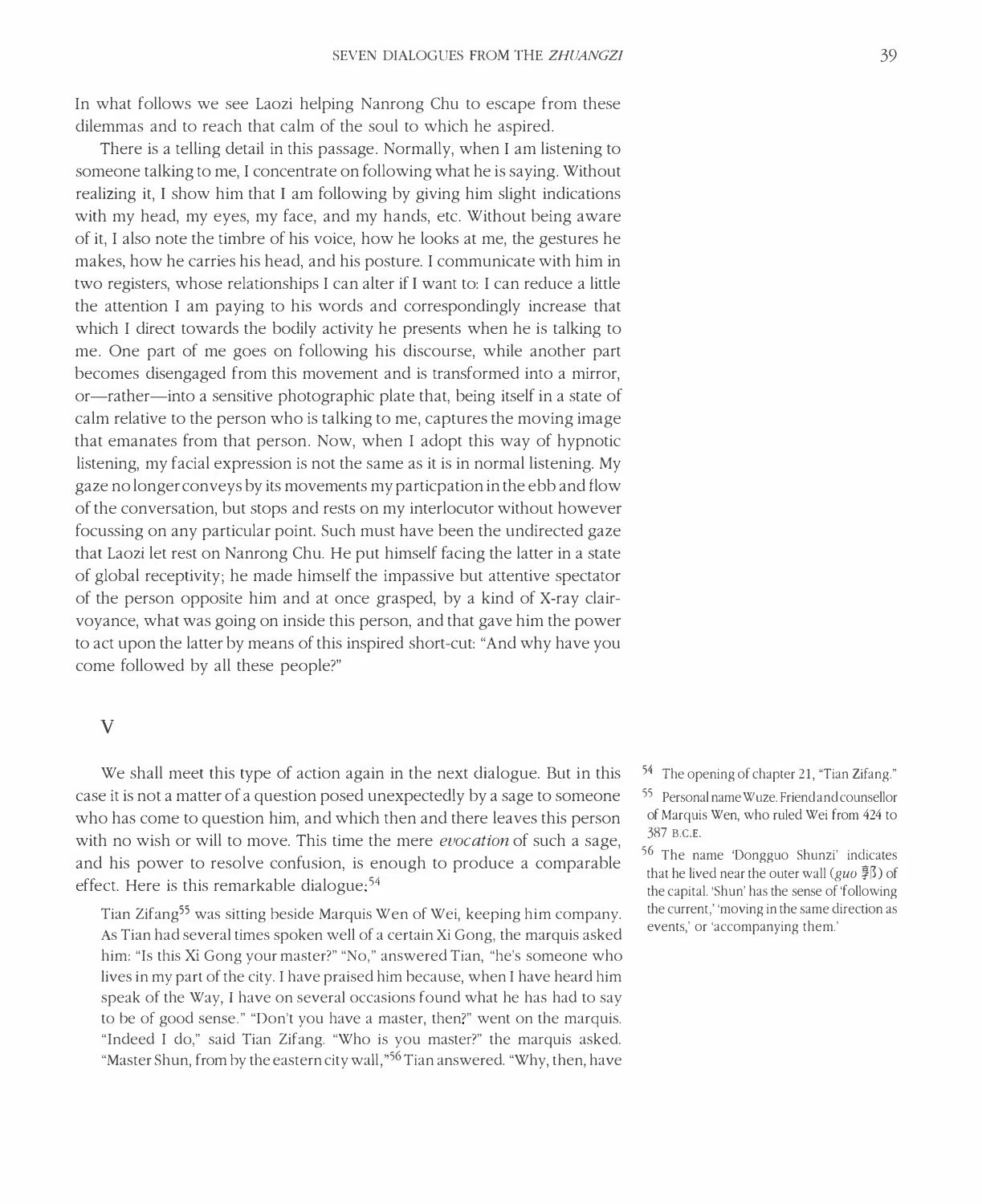$57$  Yuan yi! quande zhi junzi! 遠矣全德之 君子. Another possible reading is "the man who has maintained his potentiality ( $de \cdot \ddot{\mathcal{F}}$ ) intact." To say "how far removed from me he is" has the additional implication of "how unfathomable he is!" In classical Chinese one does not say that the sense of a word is "deep" but rather that it is "distant."

 $58$  (Latin *candidus* = 'shining white, fair, clear, honest, lucid'. Transl.l

59 The second dialogue, above, ends with this zhen.

 $60$  This contrast occurs frequently in the Zhuangzi. The key text for this theme may be taken to be the dialogue between Zhuangzi and Hui Shi at the end of chapter 5, "De Chongfu," or perhaps the following formula from chapter 32, "Lie Yukou": "To know the Way is easy, but not to speak of It is hard. To know It and not to speak of It is the means whereby one reunites with Heaven. To know of It but to speak of It is the means whereby one reunites with humankind."

you never mentioned him?" "Because his manner is without art," replied Tian Zifang. "He looks like a human being but he is as empty as is Heaven. He acts in accordance with circumstances, while always maintaining his artlessness. He is pure and welcomes all beings into himself. Any beings that are behaving in a fashion contrary to the Way have only to look him in the face to understand, and their will vanishes. What could I say in the way of good of such a man?"

Tian Zifang took his leave. Marquis Wen remained stupefied and did not utter another word for the remainder of the day. Then he called together those ministers who were present at Court and said to them: "How far removed from me is the man whose capacity is entire!<sup>57</sup> I used to believe that there was nothing more exalted than the maxims of the sages, than humanity and justice. But I have heard my master speak and in consequence I have a body that has disintegrated, and any wish to move has left me. My mouth is clamped shut, and I no longer want to speak. The ideas that I had made my own were only figures of clay. As to my kingdom of Wei, it is nothing to me any longer but a burden."

The wisest course might be to add nothing to this, to mix no explanations with the effect that this unfamiliar tale makes upon us, and to see in it the quintessential expression of a style of thinking far removed from ours. Let us make an effort all the same to see clearly from what its curious charm arises.

Irony, first of all. The marquis did not know of the existence of Master Shun, who nonethelesss lived near him. He learns of him by chance. It never occurred to Tian Zifang, who is simultaneously councillor to the marquis and the disciple of Master Shun, to mention his master because, as he himself explains, Master Shun leads a life so unobtrusive that it is hard to say anything about him, even anything good. Tian has several times reported the words of a certain Xi Gong regarding the Way, because Xi Gong talks about the Way. Master Shun does not. But when Tian Zifang talks about him, what he says strikes the marquis as a revelation.

"His manner is artless" (*qi wei ren zhen ye* 其為人真也), he observes. A literal translation of this might have been: "His manner of being a human being is true." The rendering 'artless' is somewhat daring, but seems to me right here, and it allows us to translate *bao zhen*  $\overline{R}$  and elegantly as 'maintain his artlessness', two sentences further on. 'Artless' {candide in the French original) also evokes by its etymology<sup>58</sup> the idea of whiteness and hence that of an undifferentiated state, which is present in zhen真 'true' in the Zhuang $zi^{59}$  In what does 'the true being' or the artlessness of the sage consist?

"He looks like a human being," says Tian Zifang, "but he is as empty as is Heaven" (*ren mao er tian xu* 人貌而天虚). While appearing human, he lacks that which is proper to a human being: nothing he does is intentional, calculated, artificial, constrained, or narrow-minded. This is the 'human' element as seen by the *Zhuangzi* as opposed to the 'Heavenly' (*tian*  $\overline{\mathcal{F}}$ ) <sup>60</sup> In contrast to the human order, which is one of contriving and coercion, the order of Heaven is that of the natural and the spontaneous. The sage's manner of being and acting makes him appear 'as empty as Heaven' because no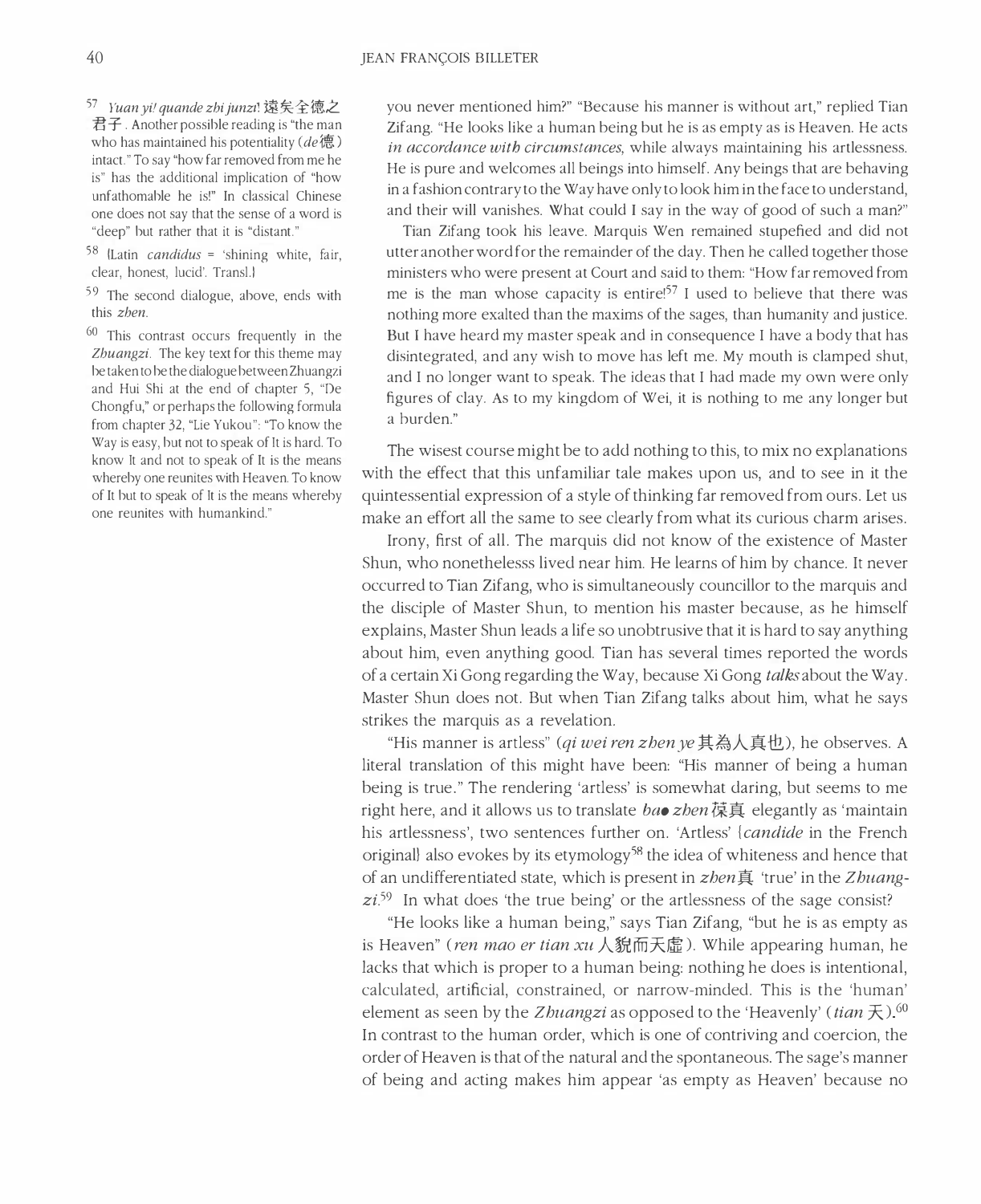ambition can be discerned in him, no project, no personal intention, and no preconceived idea whatsoever.

'He acts in accordance, while always preserving his artlessness" (yuan er bao zhen緣而葆真): since he is not pursuing any par-ticular end, he acts as is suitable to each occasion and encounter, according to what the moment requires, and he does so without ever losing his freedom of action. 'Act according to circumstances' lagir selon in the Frenchl is a free translation of yuan 緣, which means 'to follow', as for example in 'to follow a way'.<sup>61</sup> ,

'He is pure and welcomes all beings into himself' (*qing er rong wu*  $i\overline{\text{F}}$ \$4�): he welcomes them all without making distinctions or enforcing measures of exclusion, accepting them as they are. We should remember that the sage being described in called Shun, which is 'he who goes in the direction taken by things,' 'who accompanies them. '

These few formulae define very exactly the attitude of receptivity described earlier, that of the hypnotic trance that one puts oneself into in order to perceive in depth the condition of a person in one's presence. On such an occasion one has that 'artlessness' which is the absence of calculation, one is 'as empty as is Heaven' because one has cleared out all preconceived ideas, one 'welcomes all beings into oneself' because one allows all the messages that these beings send to one either intentionally or subconsciously to penetrate into one, and one at once makes a synthesis of them. Finally, if appropriate, one spontaneously 'acts in accordance'.

How, though, does it happen that when Master Shun looks at 'beings who are behaving in a fashion that is contrary to the Way,' these beings 'understand' what is amiss and their 'will vanishes'? This is once again a natural phenomenon. Someone who is speaking to me and whose mind is full of what he (or she) is saying unconsciously transmits signals to me that inform me about his state of mind and his intentions.<sup>62</sup> He expects me to transmit similar signals back. He needs these partly for reassurance, and partly to gauge the impact on me of what he is saying, so that he can reorientate it in response to my reactions, and so on. If, however, as I listen to him, I put myself into a state of deep receptivity, in other words into a state of hypnotic trance, I will have plunged into complete relaxation and will have stopped emitting the reassuring signals that he is expecting of me. Feeling the basis of communication slipping away beneath him, he may be struck with a hidden giddiness and stop. Subliminally aware of my attitude of non-participation, his own strategems may suddenly seem absurd to him, and he may forthwith abandon a game that no longer functions 63 "He understands, and his will vanishes," says the Zhuangzi. Beings who 'behave themselves in a fashion contrary to the Way' are thus those who have not abandonded their 'will', whose minds remain darkened by their calculations, desires, or fears, and who in consequence see neither what is happening within themselves nor what is happening around them. The 'Way' seems to be a form of activity that a human being attains when he or she stops exerting his or her will.

<sup>61</sup> The inspiration comes from some lines by Rimbaud: "Donc tu te degages / des humains suffrages, / des communs elans! / Tu voles selon [...]." ("You thereupon leave behind / Plaudits from humankind, / Commonplace passions! / Flying with circumstance [...]." Trans!.} These occur in "Alchimie du verbe" in Une saison en enfer.

62 These signals were discussed earlier in this essay and are today described collectively as 'body language'. Gregory Bateson and others have shown that this language is a necessary complement to verbal expression. It has the function of a metalanguage by means of which we show those to whom we are talking what our intentions are when we are talking to them, and hence the sense in which we want them to take our verbal messageswhether as orders or as suggestions, as disingenuous or ironic comments, as truths or as lies, and so forth. It can happen that our bodylanguage betrays us and sends a message that contradicts the verbal message. On phenomena of this sort see G. Bateson, R. Birdwhistell, E. Goffman, E. T. Hall, et a!., (texts assembled and presented by Yves Winkin), La nouvelle communication (Paris: Seuil, 1981).

63 Psychoanalysts sometimes have the occasion to observe this sort of wordless and instantaneous conversion. Francois Roustang notes (in Influence, pp.167-8) that the patient, from the first contact with the psychoanalyst, unconsciously tries to impose on the latter a relationship of a type that he desires. He imposes it from the outset through bodylanguage. If the psychoanalyst is not aware of this stratagem he will become locked into the relationship that is imposed on him and reduced to powerlessness. If, on the other hand, he freely goes along with the patient's game, but without being taken in by it, if he takes on the role assigned to him instead of having it forced on him, the patient soon feels that his strategy is not working and abandons it. Without fail, the freedom of the psychoanalyst arouses freedom in the patient. The psychotherapist has done nothing other than 'welcoming into himself all beings'. It is enough for him to look his interlocutor 'in the face' for this latter to 'understand and his will to vanish'. Francois Roustang notes that psychoanalysts observe this kind of phenomenon but cannot integrate it with psychoanalytical doctrine since this doctrine regards all important changes as resulting from an increase in awareness mediated by language.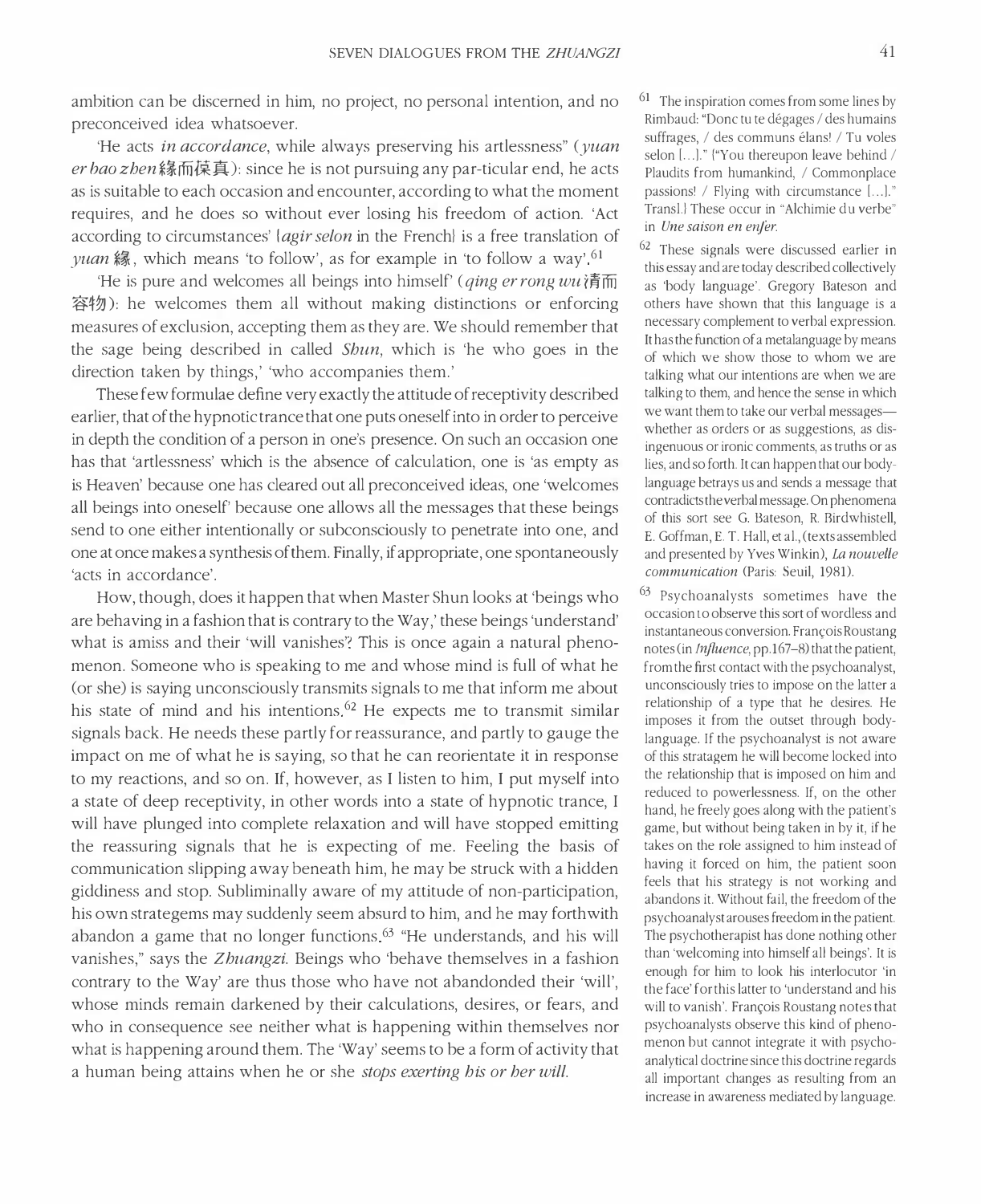$64$  This dialogue occurs at the start of chapter 32, "Lie Yukou," but may also be found in the Liezi, chapter 2.

65 That is, Liezi, Master Lie, the figure who appears in a number of passages in the Zhuangzi, and to whom was later ascribed the authorship of the Liezi, an apocryphal work of the fourth century CE. See A. C. Graham, The Book of Lieh-tzû (1960; rev. ed., New York: Columbia University Press, 1990).

66 Liezi's master. At the end of chapter 21 there is a description that has become famous of his giving his pupil a lesson in shooting with a bow.

 $67$  Free rendering of *cheng* 誠, 'sincerity'. 'Goodwill' or 'the desire to do good' give a better sense of what is at issue in the present context.

### VI

In the next dialogue we meet with a phenomenon that Erickson would surely have seen as connected with hypnosis, but which in the first instance has its origin in body-language. It can happen that our posture, our gestures, our facial appearance, the quality of our voice, or other more subtle forms of expression, unintentionally give away to others matters that we would have preferred to hide from them, or of which we ourselves are unaware, and that this lands us in unexpected situations. Others often record and decode in an entirely unconscious fashion the messages that we send to them in this way. This is what happens here:<sup>64</sup>

Lie Yukou<sup>65</sup> left for the state of Qi, but when half-way there turned round and came back. He met with Bohun Wurun,  $66$  who asked him why he had retraced his steps.

"I was alarmed."

"At what?"

"Five out of ten of the soup-sellers served me before anyone else, and offered me a meal!"

"What is frightening in that?"

"The goodwill<sup>67</sup> of which I have been unable to rid myself shone through, and bestowed on me some sort of impressive bearing—whose nature is unclear to me—that once apparent imposed itself on the minds of these people and induced them to show me, unthinkingly, more respect than they would have to an old man." ...

Liezi has still not shed his 'goodwill', in other words his desire to do good, to make himself useful, and to intervene in the lives of others by giving them good advice. He had wanted to remain hidden, like the true Daoist sage, but something in his style of behaviour had let the soup-sellers glimpse his real attitude. His body-language ('some sort of impressive bearing-whose nature is unclear to me') had given him away. He felt himself caught in a trap, since if others revered him as a sage, they would put themselves under his authority and entrust him with solving their problems. So, he goes on:

"It is from situations of this sort that vexations arise. The soup-sellers live by selling their soups, and don't earn much. If people like these, whose profits are meagre and power of little account, receive me in this fashion, what sort of a welcome might I expect from a ruler [like the King of Qil who has ten thousand chariots of war? I would [no doubtl find him exhausted by the responsibilities of his state, and his psychological energies worn away by government business. He would [no doubtl transfer these tasks to me, and further demand that I distinguish myself in their handling. This is what is filling me with apprehension."

"You have seen clearly," exclaimed Bohun Wuren, "but even if you stay at home, people are going to come thronging round you." ...

Liezi is clear-sighted enough to spot the danger lying in wait for him, but Bohun Wuren foretells that he is not at the end of his troubles. His master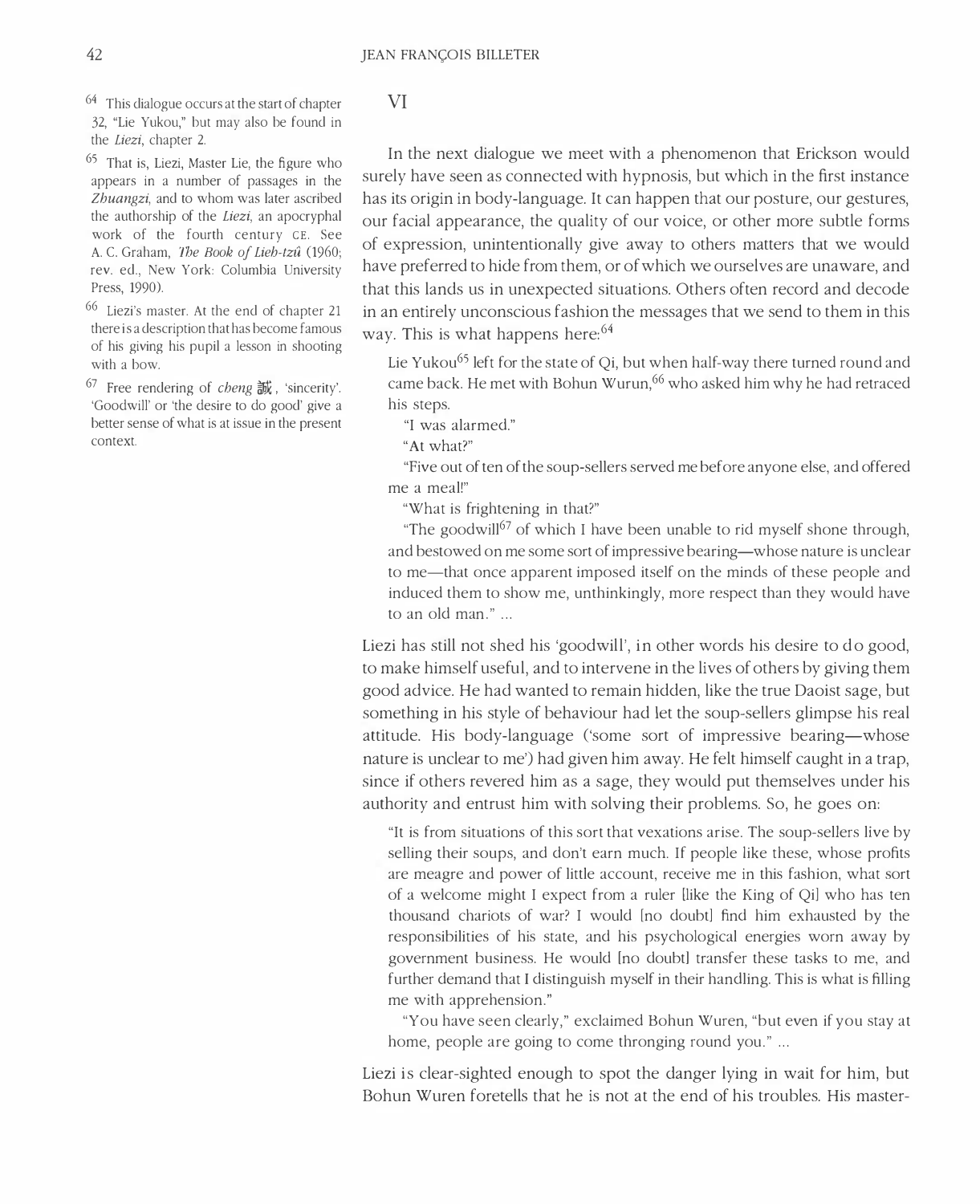like bearing, which he *still retains* within himself, will continue to show itself externally and attract people in crowds. The story confirms this as it proceeds:

Some time later, Bohun Wuren went to Liezi's house and saw the ground outside the door covered with sandals. He remained standing, his face toward the north, and his cheek creased by the staff on which he was leaning. Then he left without saying a word. Alerted by his doorkeeper, Liezi snatched up his sandals and ran after him barefoot, catching him up by the door [of the courtyardl:

"Since you've come here, don't you have a solution for me?"

"No point," replied Bohun Wuren. "I warned you people would throng around you and here they are, thronging. This is not so much a proof of your ability to attract them as of your inability to stop them crowding in. There's no sense in turning your own nature upside-down in this way. It is not the people who surround you who will warn you [of danger]. Their chattering is nothing but poison. Why do you associate with them? They understand nothing and comprehend nothing. People of skill waste their energies; people of intelligence torment themselves; but the man without abilities looks for nothing. He eats his fill, and goes hither and thither, drifting off like a boat that has slipped its moorings. He is empty, and goes where chance takes him.

VII

Last of all, a particularly engimatic text. In the first dialogue we found Gongsun Long in a state of deep anxiety because he had heard someone speaking of certain things that Zhuangzi had said. In this last tale it is Zhuangzi himself who is shaken. The text seems to preserve the memory of a crisis that he underwent and which may have been a decisive moment in his life. This is A. C. Graham's hypothesis,<sup>68</sup> which I have in my turn adopted.

The Zhuangzi has fifteen or so anecdotes, varying in their degree of detail, where Zhuangzi appears in person. Some of them contain short conversations that he may in fact have had, in particular with his friend Hui Shi, and which he may well have recorded himself. Others are most probably based on his sayings and doings, but their form clearly reveals that they are stories transmitted and written down by his disciples. The text that follows has a unique quality that obliges us to put it into a separate category. There is an irrational element in it, possibly resulting from a dream, that could only have had a meaning for the person to whom it happened, and this thus gives it a seal of authenticity. It is also the only text in which a disciple of Zhuangzi is mentioned by name, and this furnishes a supplementary indication that it is genuine. We can imagine either that Zhuangzi attached some importance to recording the name of the disciple with whom he had spoken when this crisis struck him, or else that it was the disciple who made a note of their discussion. The first of these two alternatives seems the most likely. We should note that if Zhuangzi had a disciple at the time that this happened,

Graham, *Inner chapters*, pp.117-18, and idem, Disputers of the Tao, p.l76.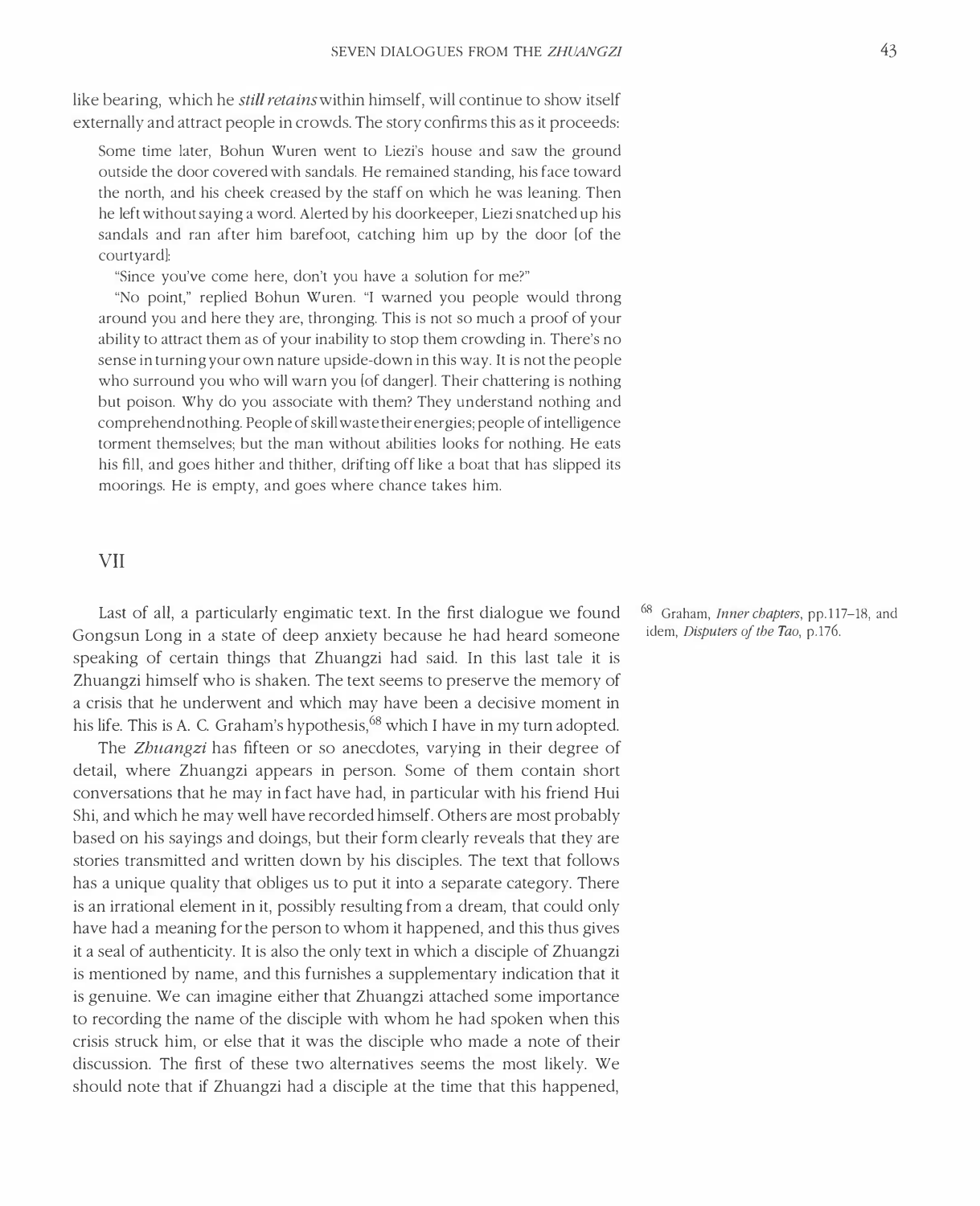69 Graham, Inner chapters, p.1l7.

70 Penultimate part of chapter 20, "Shanmu."

71 Wang qi zhen 忘其真 literally means 'forgetting what was true in it,' or 'what was truly proper to it.' The word zhen, 'true', has here the particular meaning given to it by the school of Yang Zhu, and indicates a person's life, the most precious thing that that person possesses. (Cf. A. C. Graham, Disputers of the Tao, p.57.) Wang qi zhen thus means that 'it was forgetful of its life', or 'forgetful of itself. The expression has the same sense as the parallels *wang qi shen* 忘其身 and *wang qi*  $xing \in \mathbb{R}$  in the preceding sentences.

 $72$  *Wugu xiang lei* 物固相累 literally means 'beings are linked the one to the other'; the fate of one is linked to the fate of the other.

73 One reading takes this as 'three months', but this does not fit well with the qingjian 頃閒 after some time' or 'not long afterwards' of the next sentence.

 $74$  Shou xing 守形 literally means 'I was keeping to forms,' or in other words, objects. This rendering follows Watson, Complete works of Chuang Tzu, p.219. Graham (Seven inner chapters, p.118) translates xing as 'body'. The word has this sense a few sentences above in the text (wherewang  $qi$ xing describes the praying mantis as 'forgetful of its body', in other words 'forgetful of itself'). He renders the sentence wu shou xing er wang shen 吾守形而忘身 by 'in caring for the body 1 have been forgetting what can happen to me'. This translation, which seems to be somewhat forced, reduces the interest of the passage considerably.

then he must have been a master and been providing instruction. Since he mentions his own master—and this is the only locus where any mention is made of Zhuangzi having had a master—he must at this time have belonged to a school. Graham's conclusion is that this crisis triggered his conversion from a philosophical position that belonged to one of the schools of this time to a new philosophical orientation. That this anecdote is one of the only two in which the philosopher is called by his family and personal name—Zhuang Zhou—rather than by his family name followed by the honorific  $zi \vec{\tau}$  -Zhuangzi, 'Master Zhuang'<sup>69</sup>—justifies the supposition that it comes from a relatively early date, when Zhuangzi was still little known.

Here is this remarkable testimony:<sup>70</sup>

One day when Zhuang Zhou was strolling in the park of Diaoling, he saw a strange magpie come from the south, with a wingspan of seven feet and eyes an inch across. It brushed against his forehead as it passed him and alit in a clump of chestnut trees. "What is that odd bird," wondered Zhuang Zhou, "that has huge wings yet flies badly, that has huge eyes but does not see where it is going?" Holding up his skirts he quickened his step, levelled his crossbow [at the bird] and took aim. Just then he saw a cicada resting in a shady corner that it had just found, forgetful of itself. Behind it a praying mantis was hiding, ready to rush upon the cicada, and with only its prey in mind, also forgetful of itself. The strange magpie was behind the mantis, thinking of nothing but how to profit from this situation, again forgetful of itself.<sup>71</sup> Zhuang Zhou was terrified at what he saw, and said: "Beings are thus chained the one to the other.72 Each one of them draws on himself [the appetite] of another!" [Struck by this idea] he tossed away his crossbow and ran off. It was then, however, that the guardian of the park saw him, and started to chase after him, abusing him with insults. After he had returned home, Zhuang Zhou remained upset by this for three days 73

"Why have you been in so dark a mood for some time now?" asked [his disciple] Lin Ju, who was keeping him company. Zhuang Zhou replied: "My mind darkened by things,  $74$  I had become forgetful of myself. My gaze was deep in muddy water that I thought was clear! My master told me, 'Whithersoever you go, respect the rules.' During my walk at Diaoling, I was forgetful of myself. The strange magpie brushed against my forehead, went into the grove of chestnut trees, and forgot itself. And the guardian of the park took me for a [common] poacher! That is why I am unhappy."

The clumsy magpie that grazes the forehead of Zhuangzi is the element that gives this tale its intrinsic strangeness. For a moment Zhuangzi wonders at this bizarre apparition, then his hunting instincts take over. He follows the bird, levels his weapon at it, and waits for the right moment to loose off. Just then, however, his attention is caught by the cicada, then by the praying mantis who was threatening the cicada, and then by the magpie who is threatening the praying mantis. He realizes that he himself is threatening the magpie, and so stands at the starting-point of a concatenated sequence of violence and destruction. No doubt he feels at the same time the presentiment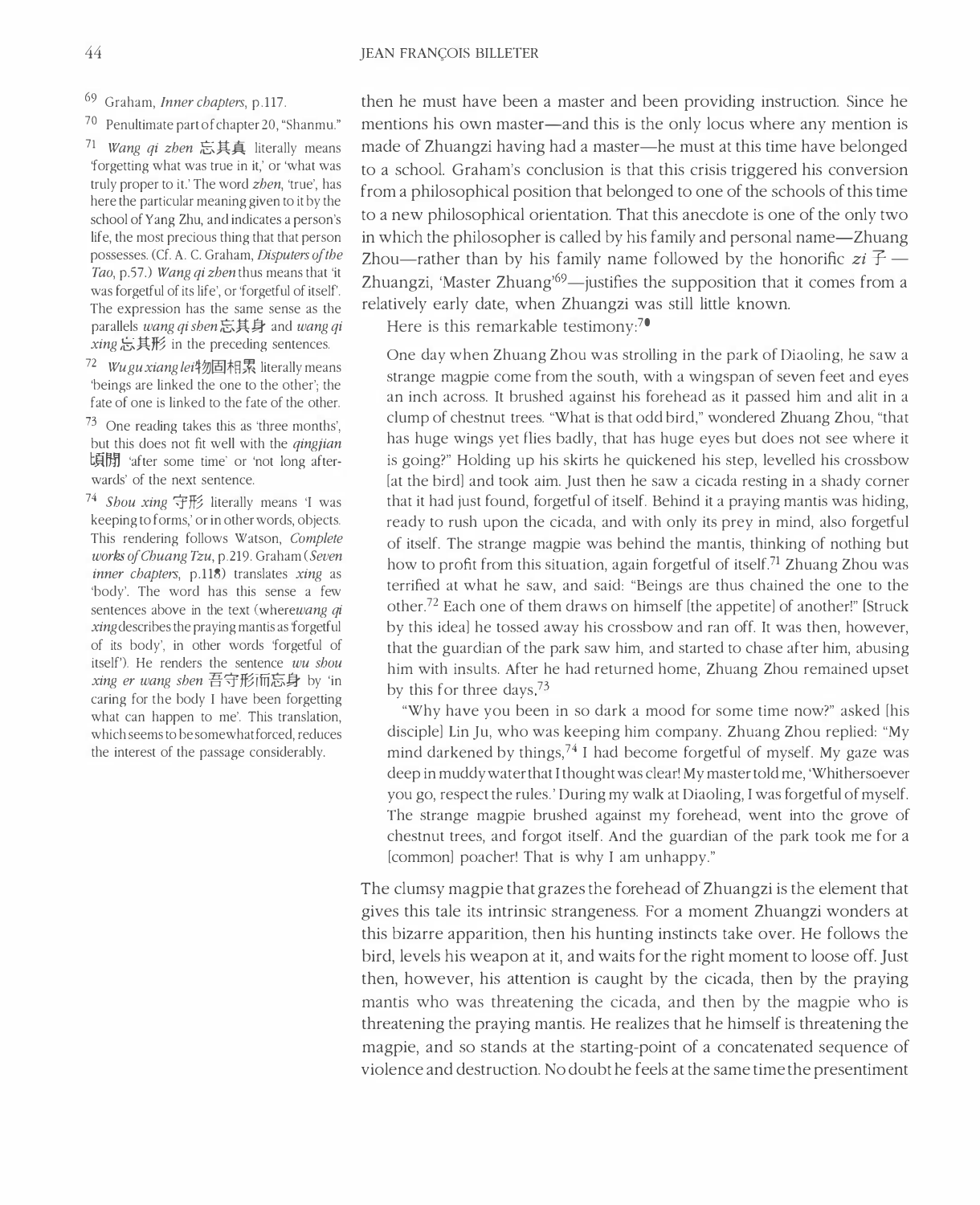that he too is caught in this fatal chain, and that at the very moment he is aiming at the magpie and thinking himself master of the situation, some unknown being whose presence he has not noticed is lying in wait for him, ready to pounce. He throws away his weapon, takes flight, and discovers with terror that the guardian of the park has spotted him and is chasing after him, cursing him roundly.

Why did this misadventure have such an impact on him? Why did he remain upset by it for three days? Because he had realized that, as he said, he had allowed his mind to be "darkened by things." His mind darkened by the thought of his prey, he had permitted himslf to "forget himself," just like the cicada, the praying mantis, and the magpie. It seems to me that this discovery would not have perturbed him as much as it did if he had not glimpsed through it something more fundamental. He must have grasped that consciousness when 'darkened by things' or by a thing becomes thereby a form of unconsciousness. Consciousness of a thing precludes the consciousness of other things as well as of oneself, which necessarily makes it a form of "forgetfulness of oneself." In a dangerous world that, too, is a trap: somone who is aware of *one thing* is thereby blind to all the rest and can at any time become the prey of the dangers that are lying in wait for him.

It must have been in this particular fashion that in the park at Diaoling the limits of consciousness were revealed to Zhuangzi. He must on the instant have grasped that the feeling of mastery that it conveys is an illusion, because it is never anything but a phenomenon of a secondary kind, a glow of light standing out against the blackness of surrounding night. At that moment he must have had the fundamental intuition on which his philosophy is based, or one of these intuitions.

This interpretation agrees with that proposed by A. C. Graham.<sup>75</sup> In his sketch of the probable path followed by Zhuangzi he suggests that he may have had the Confucian education that well-born young men of that time received, and which instilled in them the duties associated with their rank, the first and foremost of these being to serve their ruler. Later on Zhuangzi would have adhered to the ideas of Yang Zhu, who called on the members of the ruling class to question themselves about these obligations, and to ask whether or not it was in their personal interest, or indeed even in the general interest, in an age where intrigue, treason, and violence reigned everywhere, for them thus to place themselves at the service of the state.<sup>76</sup> During one part of his life Zhuangzi himself probably propagated these ideas. Later, following the crisis of which we probably have an account in the story of the magpie, he would have begun to develop his own philosophy. It is still in his early role as a master in the school of Yang Zhu that he appears in this text.

A. C. Graham has identified several terms that are characteristic of the Yang school, and whose presence supports his thesis. 77 When Zhuangzi cries out, in the dialogue, "my gaze was deep in muddy water that I thought was clear!," he is using an image that figures prominently in a short treatise from

#### 75 Graham, Inner chapters, pp.117-18.

76 On this important movement of ideas, see Graham, Disputers of the Tao, pp.53-64. This would explain the presence in chapters 28-31 of the Zhuangzi of a corpus of texts that reflect the positions of the school of Yang Zhu rather than those that Zhuangzi later developed. Even after he had changed his orientation it may have been the case that the adherents of the Yang Zhu school continued to regard him as one of their members, and thus rightly or wrongly attributed to him certain texts that were circulating amongst them, texts that were subsequently incorporated into the Zhuangzi.

77 See Graham, Disputers of the Tao, p.176. These are, notably,  $zhen$ **f** in its sense of a person's 'life' (see above, note 71) and *xiang lei* 相累, the 'beings linked by a chain the one with the other' (see note 72). As to *shou xing*  $\overleftrightarrow{H}$ , 'obsessed by things' or 'preserving one's body' see note 74 above.